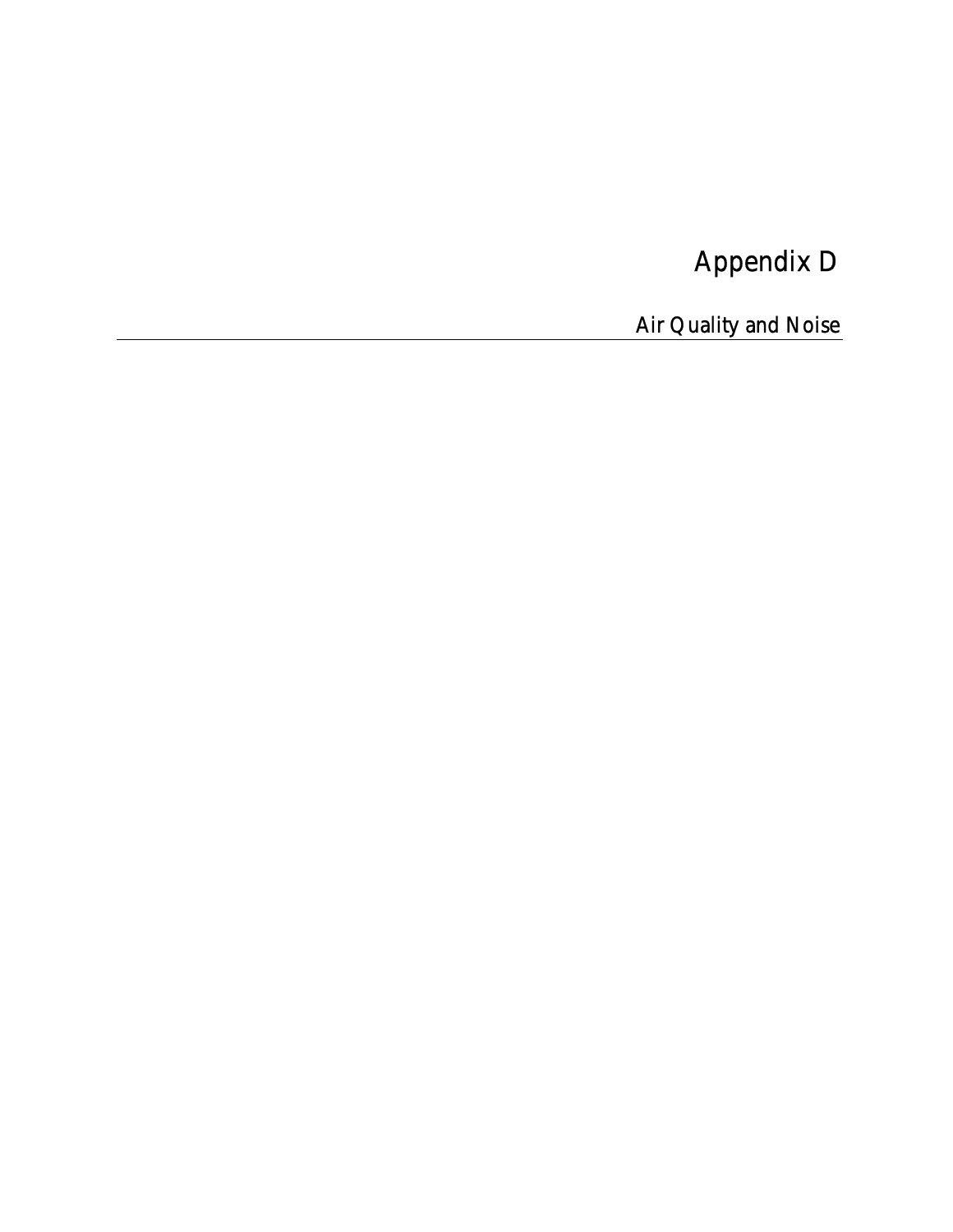**Air Quality**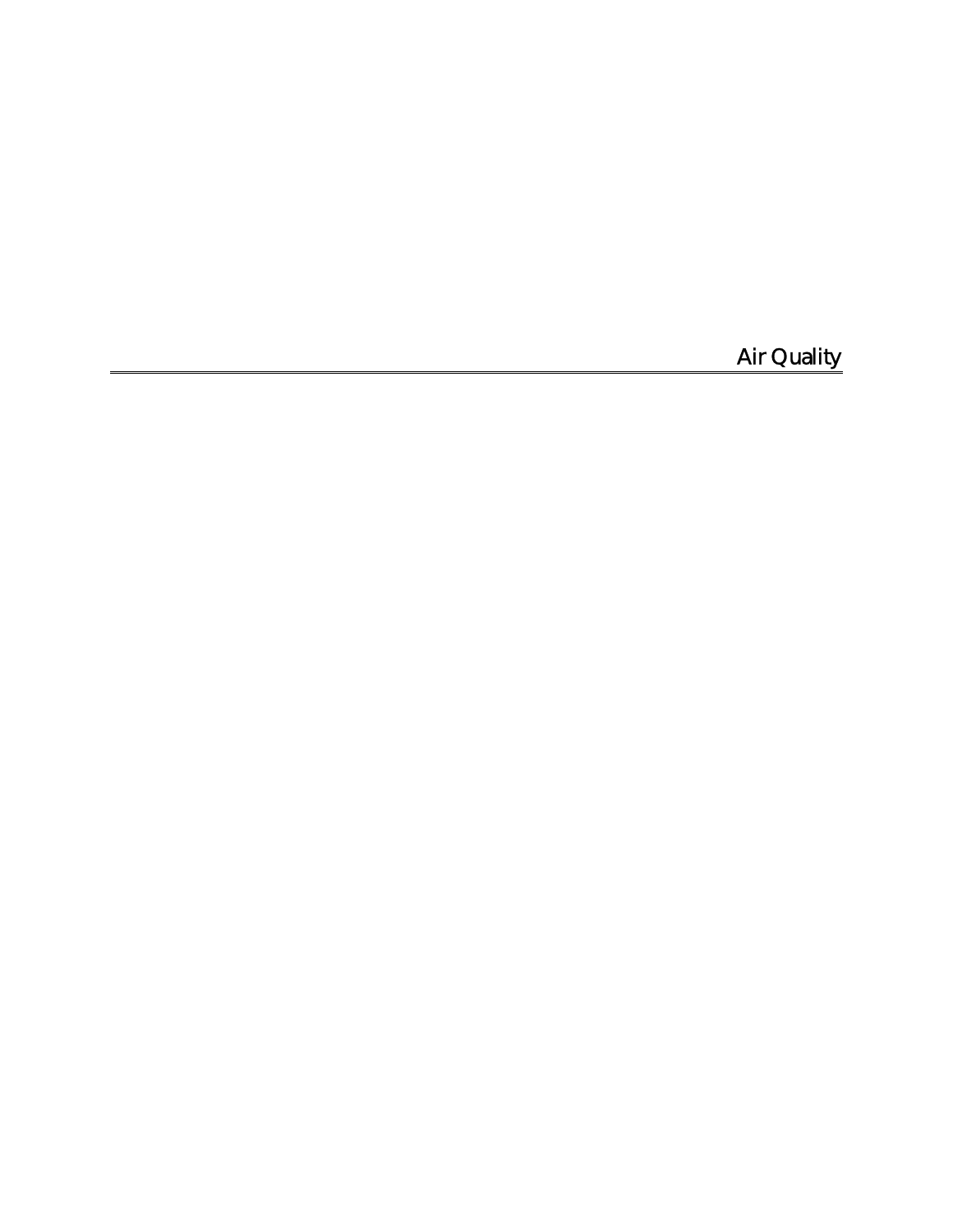MA17\_NA.TXT \*\*\*\*\*\*\*\*\*\*\*\*\*\*\*\*\*\*\*\*\*\*\*\*\*\*\*\*\*\*\*\*\*\*\*\*\*\*\*\*\*\*\*\*\*\*\*\*\*\*\*\*\*\*\*\*\*\*\*\*\*\*\*\*\*\*\*\*\*\*\*\*\*\*\* MOBILE6. 2.03 (24-Sep-2003) Input file: MA17\_NA.INP (file 1, run 1). \*\*\*\*\*\*\*\*\*\*\*\*\*\*\*\*\*\*\*\*\*\*\*\*\*\*\*\*\*\*\*\*\*\*\*\*\*\*\*\*\*\*\*\*\*\*\*\*\*\*\*\*\*\*\*\*\*\*\*\*\*\*\*\*\*\*\*\*\*\*\*\*\*\*\* \* \*\*\* Summer 2017 \*\*\* Reading Registration Distributions from the following external data file: 2005\_REG.D M 49 Warning: 1.00 MYR sum not = 1. (will normalize) M 49 Warning: 0.998 MYR sum not = 1. (will normalize) M 49 Warning: 0.998 MYR sum not = 1. (will normalize) M 49 Warning: 0.998 MYR sum not = 1. (will normalize) M 49 Warning: 1.00 MYR sum not = 1. (will normalize) M 49 Warning: 1.00 MYR sum not = 1. (will normalize) M 49 Warning:  $0.999$  MYR sum not = 1. (will normalize) M 49 Warning: 0.998 MYR sum not = 1. (will normalize) M 49 Warning: 1.00 MYR sum not = 1. (will normalize) M 49 Warning:  $0.999$  MYR sum not = 1. (will normalize) M 49 Warning: 1.00 MYR sum not = 1. (will normalize) M 49 Warning: 1.00 MYR sum not = 1. (will normalize) M 49 Warning: 1.00 MYR sum not = 1. (will normalize) M 49 Warning: 1.00 MYR sum not = 1. (will normalize) Reading I/M program description records from the following external data file: MA17\_IM.D I/M program inputs for 2017 calendar year model run MA31 Exhaust I/M program for Light Duty pre-1996 MY vehicles <=10,0000 lb GVWR \* Reading non-default I/M CUTPOINTS from the following external data file: MA17\_CUT.D \* Two-Speed Idle Exhaust I/M program for Heavy Duty vehicles >10,000 lb GVWR \* OBD Exhaust I/M program for Light Duty MY 1996+ vehicles <=10,000 lb GVWR \* Gas Cap Evap I/M program thru CY 2003 for all Light Duty vehicles <=8,500 lb GVWR \* Gas Cap Evap I/M program for all MY Heavy Duty vehicles >8,500 lb GVWR OBD + Gas Cap Evap I/M program for MY 1996 - 2003 Light Duty vehicles <=8,500 lb GVWR starting 2004 OBD Evap  $1/M$  program for MY 2004+ M601 Comment: User has enabled STAGE II REFUELING. Reading 94+ LEV IMPLEMENTATION SCHEDULE from the following external data file: MA LEV2.D Reading User Supplied Tier2 Exhaust bin phase-in fractions Data read from file: LEV2EXH.D Reading User Supplied Tier2 EVAP phase-in fractions Data read from file: LEV2EVAP.D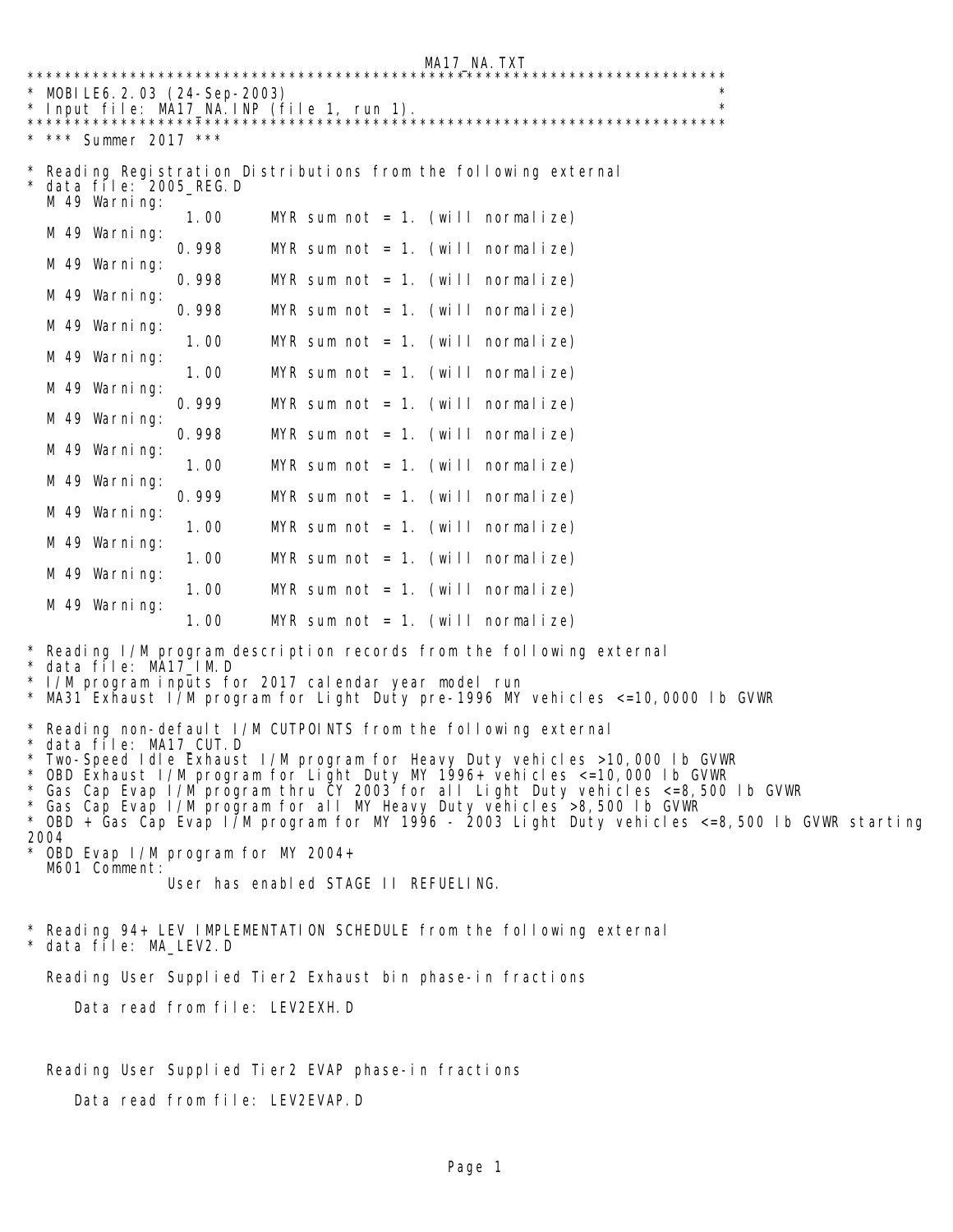MA17\_NA.TXT Reading User Supplied Tier2 50K certification standards Data read from file: LEV2CERT.D M616 Comment: User has supplied post-1999 sulfur levels. M614 Comment: User supplied diesel sale fractions. \* # # # # # # # # # # # # # # # # # # # # # # # # # 2017 Idle Scenario - Summer (multiply g/mi by 2.5 mph to get g/hr) \* File 1, Run 1, Scenario 1. \* # # # # # # # # # # # # # # # # # # # # # # # # # M583 Warning: The user supplied arterial average speed of 2.5 will be used for all hours of the day. 100% of VMT has been assigned to the arterial/collector roadway type for all hours of the day and all vehicle types. \*\*\* I/M credits for Tech1&2 vehicles were read from the following external data file: TECH12.D HDDV DEFEAT DEVICE EFFECTS ARE PRESENT. THE REBUILD FRACTION IS 0.10. LEV phase-in data read from file MA\_LEV2.D Calendar Year: 2017 Month: July<br>itude: Low Altitude: Low<br>nperature: 68.0 (F) Minimum Temperature: 68.0 (F)<br>Maximum Temperature: 94.0 (F) Maximum Temperature: 94.0 (F)<br>Absolute Humidity: 75. grains/lb Absolute Humidity: 75. grai<br>uel Sulfur Content: 30. ppm Fuel Sulfur Content: Exhaust I/M Program: Yes<br>Evap I/M Program: Yes Evap I/M Program: ATP Program: Yes Reformulated Gas: Yes Vehicle Type: LDGV LDGT12 LDGT34 LDGT HDGV LDDV LDDT Vehicle Type:<br>MC All Veh<br>GVWR: GVWR: <6000 >6000 (All) ------ ------ ------ ------ ------ ------ ------ ------ ------ ------ VMT Distribution: 0.2720 0.4301 0.1689 0.0362 0.0006 0.0018 0.0867 0.0037 1.0000 ------------------------------------------------------------------------------------------------ ---------------------- Composite Emission Factors (g/mi): Composite VOC : 1.797 1.470 1.571 1.498 2.217 0.435 0.427 0.819 11.89 1.582 Composite CO : 11.18 10.27 10.76 10.40 28.44 2.885 1.437 2.214 119.90 10.942 Composite NOX : 0.412 0.344 0.482 0.383 0.381 0.616 0.341 3.238 1.12 0.641 ------------------------------------------------------------------------------------------------ ---------------------- \* # # # # # # # # # # # # # # # # # # # # # # # # #  $*$  2017 - 10 mph - Summer \* File 1, Run 1, Scenario 2. \* # # # # # # # # # # # # # # # # # # # # # # # # # M583 Warning: The user supplied arterial average speed of 10.0 will be used for all hours of the day. 100% of VMT has been assigned to the arterial/collector roadway type for all hours of the day and all vehicle types.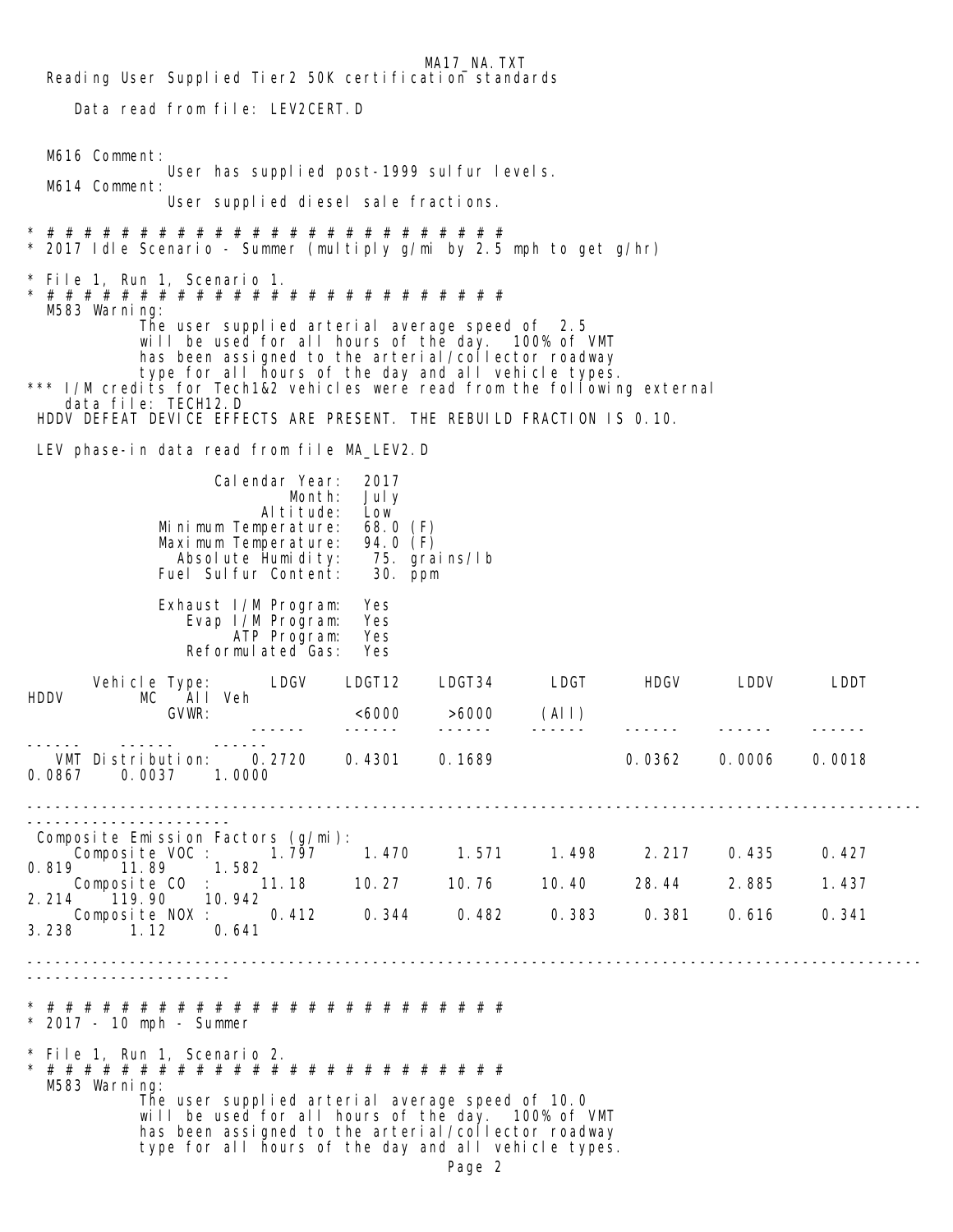LEV phase-in data read from file MA\_LEV2.D Calendar Year: 2017 Month: July Altitude: Low<br>nperature: 68.0 (F) Minimum Temperature: 68.0 (F)<br>Maximum Temperature: 94.0 (F) Maximum Temperature: 94.0 (F)<br>Absolute Humidity: 75. grains/lb Absolute Humidity: 75. grai<br>lel Sulfur Content: 30. ppm Fuel Sulfur Content: Exhaust I/M Program: Yes Evap I/M Program: Yes ATP Program: Reformulated Gas: Yes Vehicle Type: LDGV LDGT12 LDGT34 LDGT HDGV LDDV LDDT HDDV MC All Veh GVWR: <6000 >6000 (All) ------ ------ ------ ------ ------ ------ ------ ------ ------ ------ VMT Distribution: 0.2720 0.4301 0.1689 0.0362 0.0006 0.0018 0.0867 0.0037 1.0000 ------------------------------------------------------------------------------------------------ ---------------------- Composite Emission Factors (g/mi): Composite VOC : 0.370 0.343 0.401 0.359 0.622 0.327 0.317 0.565 5.34 0.408<br>Composite CO : 4.64 4.77 Composite CO : 4.64 4.77 4.99 4.83 15.12 1.830 0.895 1.246 36.41 4.952 Composite NOX : 0.264 0.241 0.337 0.268 0.411 0.465 0.257 2.461 1.00 0.465 ------------------------------------------------------------------------------------------------ ---------------------- \* # # # # # # # # # # # # # # # # # # # # # # # # #  $*$  2017 - 15 mph - Summer \* File 1, Run 1, Scenario 3. \* # # # # # # # # # # # # # # # # # # # # # # # # # M583 Warning: The user supplied arterial average speed of 15.0 will be used for all hours of the day. 100% of VMT has been assigned to the arterial/collector roadway type for all hours of the day and all vehicle types. LEV phase-in data read from file MA\_LEV2.D Calendar Year: 2017 Month: July<br>titude: Low Altitude: Low<br>nperature: 68.0 (F) Minimum Temperature: 68.0 (F)<br>Maximum Temperature: 94.0 (F) Maximum Temperature: 94.0 (F)<br>Absolute Humidity: 75. grains/lb<br>Fuel Sulfur Content: 30. ppm Absolute Humidity: Fuel Sulfur Content: Exhaust I/M Program: Yes Evap I/M Program: Yes ATP Program: Yes<br>mulated Gas: Yes Reformulated Gas: Vehicle Type: LDGV LDGT12 LDGT34 LDGT HDGV LDDV LDDT MC All Veh<br>GVWR:  $6000$   $>6000$   $(Al1)$ <br>  $5000$   $-5000$   $(Al1)$  ------ ------ ------ ------ ------ ------ ------ ------ ------ ------ VMT Distribution: 0.2720 0.4301 0.1689 0.0362 0.0006 0.0018 0.0867 0.0037 1.0000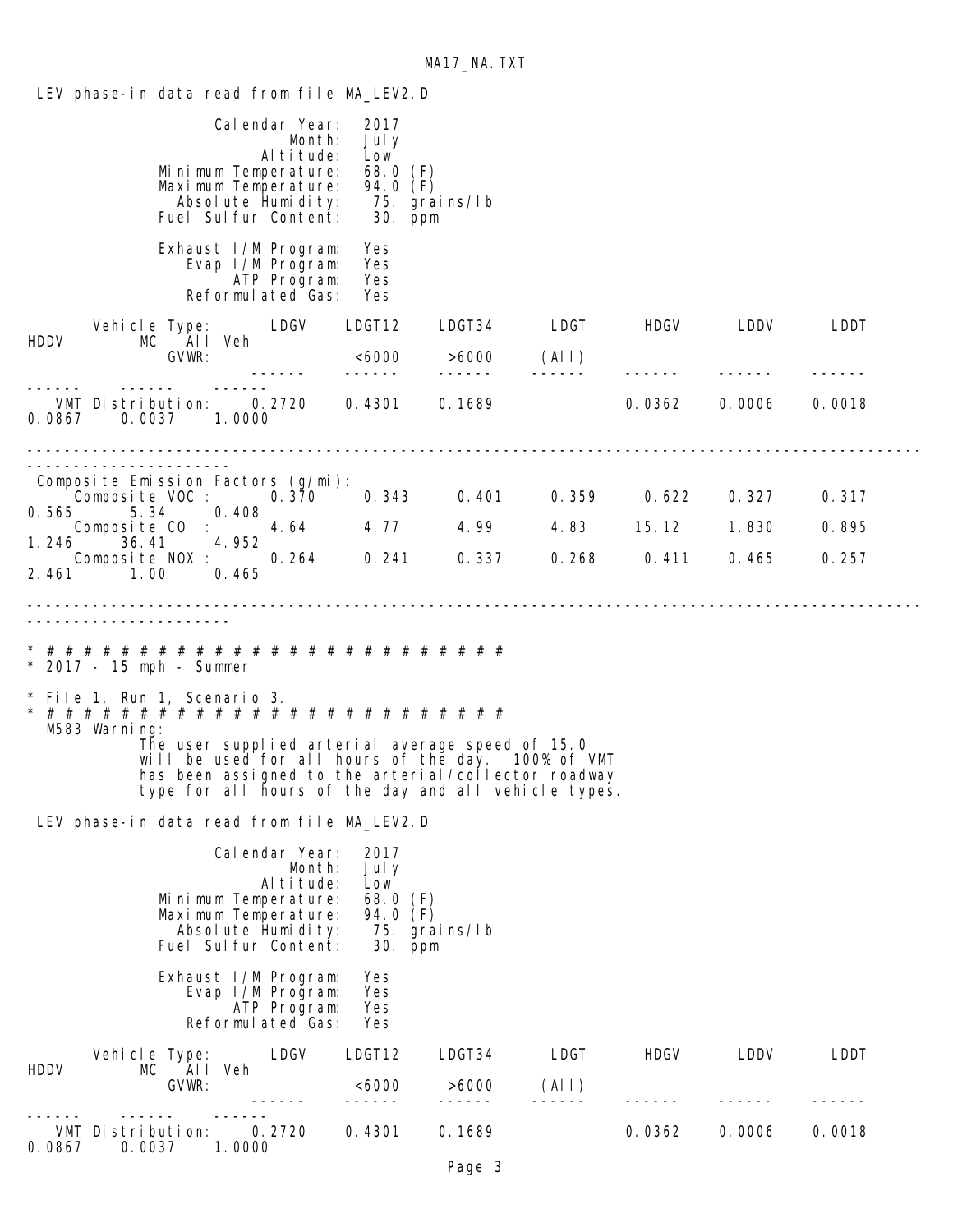MA17\_NA.TXT

| Composite Emission Factors (g/mi):            |                                                                                                                                                                                                                       |                                         |                                                             |               |             |        |        |        |
|-----------------------------------------------|-----------------------------------------------------------------------------------------------------------------------------------------------------------------------------------------------------------------------|-----------------------------------------|-------------------------------------------------------------|---------------|-------------|--------|--------|--------|
| Composite VOC :<br>4.37<br>0.453              | 0.327                                                                                                                                                                                                                 | 0.300                                   | 0.275                                                       | 0.322         | 0.288       | 0.475  | 0.280  | 0.270  |
| Composite CO<br>0.899<br>25.21                | t.<br>4.185                                                                                                                                                                                                           | 4.03                                    | 4.17                                                        | 4.37          | 4.22        | 10.63  | 1.452  | 0.701  |
| Composite NOX :<br>2.142<br>1.01              | 0.401                                                                                                                                                                                                                 | 0.216                                   | 0.204                                                       | 0.287         | 0.228       | 0.431  | 0.403  | 0.223  |
|                                               |                                                                                                                                                                                                                       |                                         |                                                             |               |             |        |        |        |
|                                               |                                                                                                                                                                                                                       |                                         |                                                             |               |             |        |        |        |
| $*$ 2017 - 20 mph - Summer                    |                                                                                                                                                                                                                       |                                         |                                                             |               |             |        |        |        |
| * File 1, Run 1, Scenario 4.<br>M583 Warning: |                                                                                                                                                                                                                       |                                         |                                                             |               |             |        |        |        |
|                                               | The user supplied arterial average speed of 20.0<br>will be used for all hours of the day. 100% of VMT<br>has been assigned to the arterial/collector roadway<br>type for all hours of the day and all vehicle types. |                                         |                                                             |               |             |        |        |        |
| LEV phase-in data read from file MA_LEV2.D    |                                                                                                                                                                                                                       |                                         |                                                             |               |             |        |        |        |
|                                               | Minimum Temperature:<br>Maximum Temperature:<br>Absolute Humidity:<br>Fuel Sul fur Content:                                                                                                                           | Calendar Year:<br>Month:<br>Al ti tude: | 2017<br>Jul y<br>Low<br>68.0 $(F)$<br>94.0 $(F)$<br>30. ppm | 75. grains/Ib |             |        |        |        |
|                                               | Exhaust I/M Program:<br>Evap I/M Program:<br>Reformulated Gas:                                                                                                                                                        | ATP Program:                            | Yes<br>Yes<br>Yes<br>Yes                                    |               |             |        |        |        |
|                                               | Vehicle Type:                                                                                                                                                                                                         | LDGV                                    | LDGT12                                                      | LDGT34        | LDGT        | HDGV   | LDDV   | LDDT   |
| HDDV                                          | All Veh<br>MC.<br>GVWR:                                                                                                                                                                                               |                                         | <6000                                                       | >6000         | (All)       |        |        |        |
| VMT Distribution:<br>0.0867                   | 0.0037<br>1.0000                                                                                                                                                                                                      | 0.2720                                  | 0.4301                                                      | 0.1689        |             | 0.0362 | 0.0006 | 0.0018 |
| Composite Emission Factors (g/mi):            |                                                                                                                                                                                                                       |                                         |                                                             |               |             |        |        |        |
| $0.372$ $3.93$                                | Composite $VOC$ : $O.260$<br>0.279                                                                                                                                                                                    |                                         | 0.234                                                       |               | 0.275 0.246 | 0.384  | 0.245  | 0.235  |
| 20.06<br>0.679                                | Composite CO : $\qquad$<br>3.726                                                                                                                                                                                      | 3.67                                    | 3.80                                                        | 3.99          | 3.85        | 7.89   | 1.212  | 0.578  |
| 1.928<br>1.06                                 | Composite NOX :<br>0.364                                                                                                                                                                                              | 0.191                                   | 0.186                                                       | 0.262         | 0.207       | 0.451  | 0.361  | 0.200  |
| .                                             |                                                                                                                                                                                                                       |                                         |                                                             |               |             |        |        |        |
| $*$ 2017 - 25 mph - Summer                    |                                                                                                                                                                                                                       |                                         |                                                             |               |             |        |        |        |
| * File 1, Run 1, Scenario 5.                  |                                                                                                                                                                                                                       |                                         |                                                             |               |             |        |        |        |
| M583 Warning:                                 | The user supplied arterial average speed of 25.0                                                                                                                                                                      |                                         |                                                             |               |             |        |        |        |
|                                               | will be used for all hours of the day. 100% of VMT<br>has been assigned to the arterial/collector roadway                                                                                                             |                                         |                                                             |               |             |        |        |        |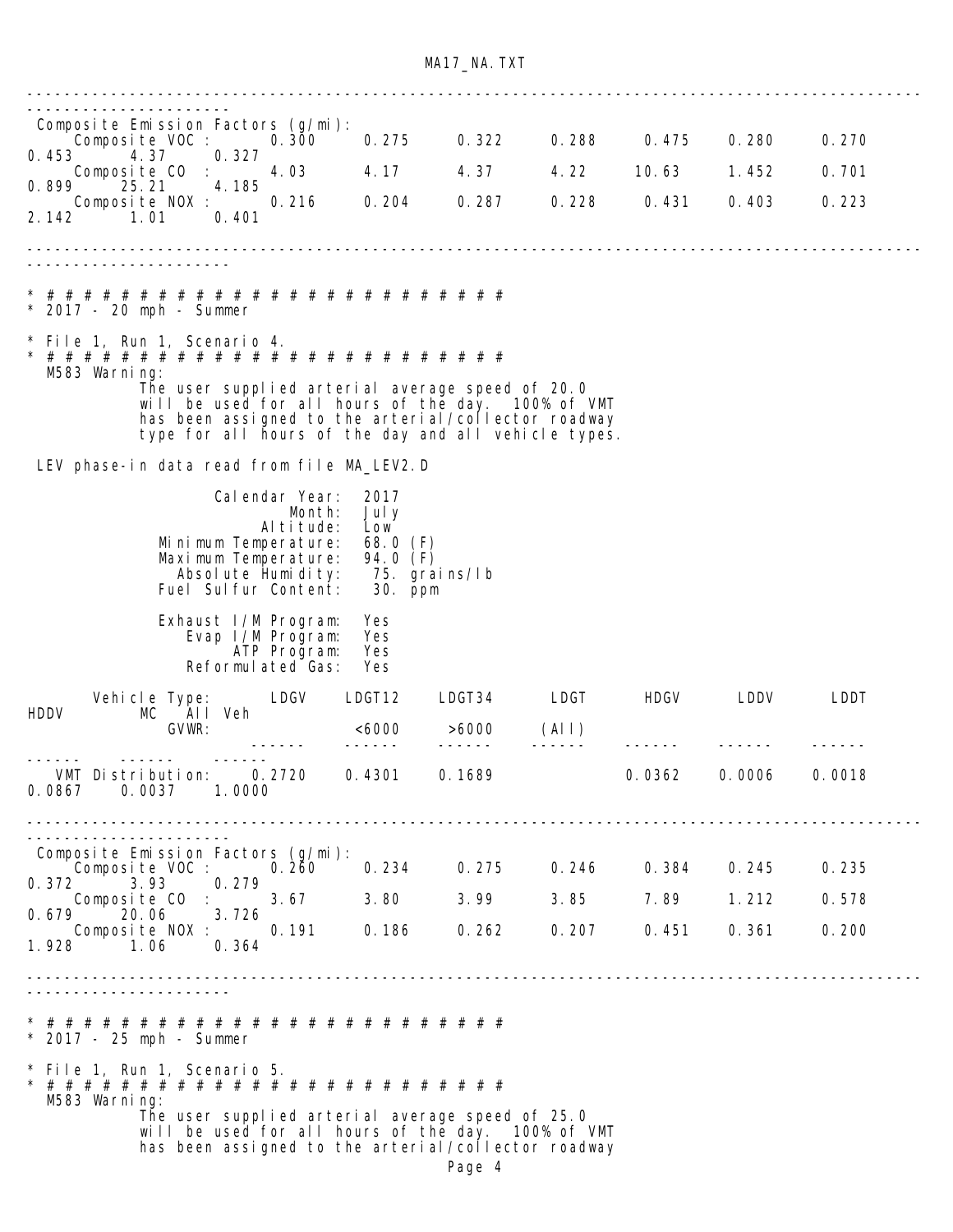MA17\_NA.TXT type for all hours of the day and all vehicle types. LEV phase-in data read from file MA\_LEV2.D Calendar Year: 2017 Month: July **Altitude:** Low Minimum Temperature: 68.0 (F)<br>Maximum Temperature: 94.0 (F) Maximum Temperature: 94.0 (F)<br>Absolute Humidity: 75. grains/lb Absolute Humidity: 75. grai<br>lel Sulfur Content: 30. ppm Fuel Sulfur Content: Exhaust I/M Program: Yes<br>Evap I/M Program: Yes Evap I/M Program: ATP Program: Yes<br>rmulated Gas: Yes Reformulated Gas: Vehicle Type: LDGV LDGT12 LDGT34 LDGT HDGV LDDV LDDT HDDV MC All Veh GVWR: <6000 >6000 (All) ------ ------ ------ ------ ------ ------ ------ ------ ------ ------ VMT Distribution: 0.2720 0.4301 0.1689 0.0362 0.0006 0.0018 0.0867 0.0037 1.0000 ------------------------------------------------------------------------------------------------ ---------------------- Composite Emission Factors (g/mi): Composite VOC : 0.239 0.215 0.253 0.226 0.331 0.220 0.209 0.312 3.65 0.253 Composite CO : 3.50 3.63 3.83 3.69 6.19 1.057 0.498 0.537 16.90 3.495 Composite NOX : 0.175 0.174 0.247 0.195 0.471 0.335 0.185 1.793 1.12 0.341 ------------------------------------------------------------------------------------------------ ---------------------- \* # # # # # # # # # # # # # # # # # # # # # # # # #  $*$  2017 - 30 mph - Summer \* File 1, Run 1, Scenario 6. \* # # # # # # # # # # # # # # # # # # # # # # # # # M583 Warning: The user supplied arterial average speed of 30.0 will be used for all hours of the day. 100% of VMT has been assigned to the arterial/collector roadway type for all hours of the day and all vehicle types. LEV phase-in data read from file MA\_LEV2.D Calendar Year: 2017 Month: July<br>titude: Low Altitude: Low<br>mperature: 68.0 (F) Minimum Temperature: 68.0 (F)<br>Maximum Temperature: 94.0 (F) Maximum Temperature: 94.0 (F)<br>Absolute Humidity: 75. grains/lb Absolute Humidity: 75. grái<br>lel Sulfur Content: 30. ppm Fuel Sulfur Content: Exhaust I/M Program: Yes Evap I/M Program: Yes ATP Program: Reformulated Gas: Yes Vehicle Type: LDGV LDGT12 LDGT34 LDGT HDGV LDDV LDDT HDDV MC All Veh GVWR: <6000 >6000 (All) ------ ------ ------ ------ ------ ------ ------ ------ ------ ------ VMT Distribution: 0.2720 0.4301 0.1689 0.0362 0.0006 0.0018 Page 5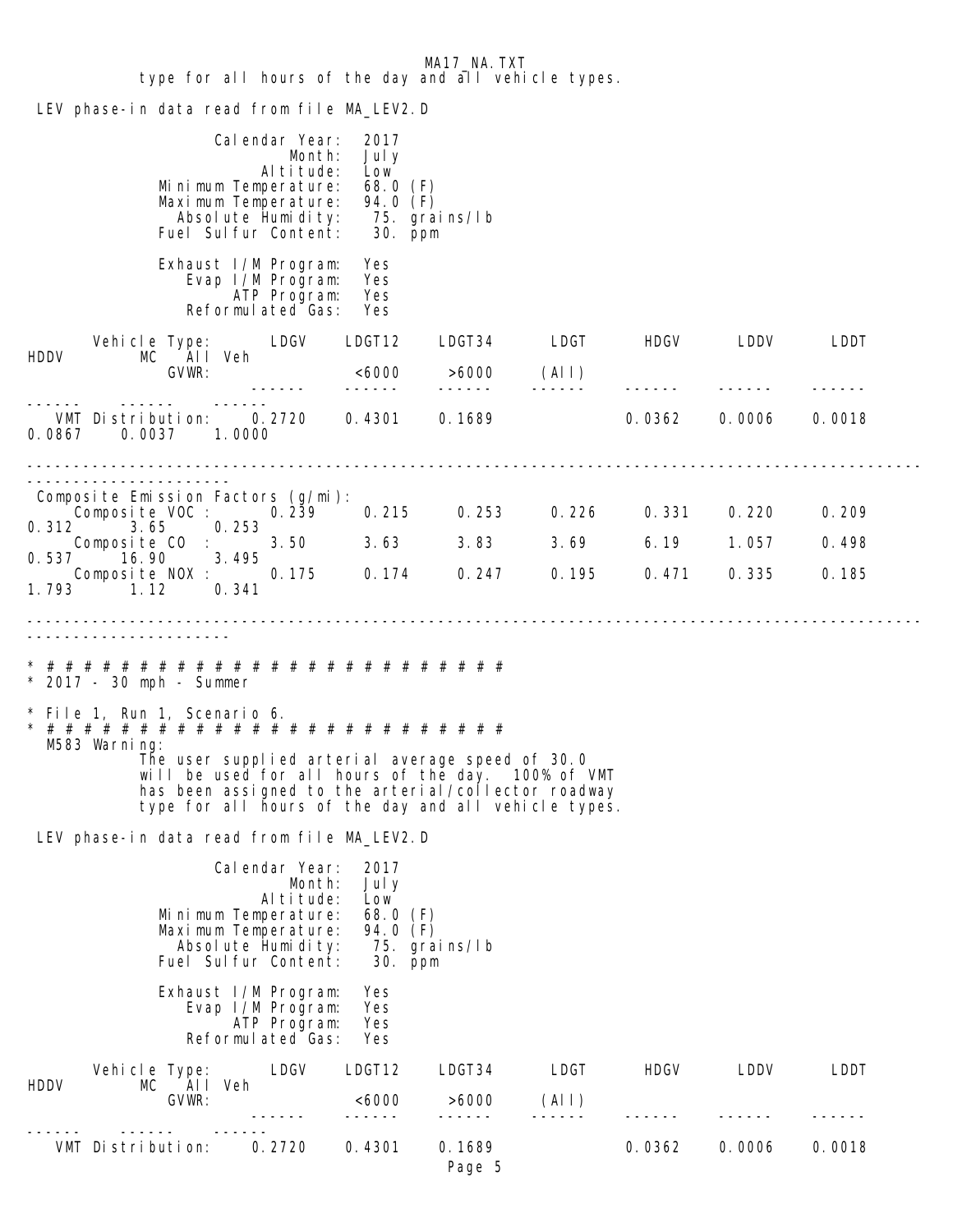0.0867 0.0037 1.0000 ------------------------------------------------------------------------------------------------ ---------------------- Composite Emission Factors (g/mi): Composite VOC : 0.225 0.202 0.239 0.213 0.295 0.201 0.190 0.267 3.45 0.236 Composite CO : 3.45 3.58 3.78 3.64 5.13 0.956 0.446 0.444 14.61 3.397 Composite NOX : 0.164 0.167 0.236 0.186 0.491 0.322 0.178 1.723 1.18 0.328 ------------------------------------------------------------------------------------------------ ---------------------- \* # # # # # # # # # # # # # # # # # # # # # # # # #  $2017 - 35$  mph - Summer \* File 1, Run 1, Scenario 7. \* # # # # # # # # # # # # # # # # # # # # # # # # # M583 Warning: The user supplied arterial average speed of 35.0 will be used for all hours of the day. 100% of VMT has been assigned to the arterial/collector roadway type for all hours of the day and all vehicle types. LEV phase-in data read from file MA\_LEV2.D Calendar Year: 2017 Month: July **Altitude:** Low Minimum Temperature: 68.0 (F) Maximum Temperature: 94.0 (F) Absolute Humidity: 75. grains/lb Fuel Sulfur Content: 30. ppm Exhaust I/M Program: Yes Evap I/M Program: Yes ATP Program: Reformulated Gas: Yes Vehicle Type: LDGV LDGT12 LDGT34 LDGT HDGV LDDV LDDT HDDV MC All Veh GVWR: <6000 >6000 (All) ------ ------ ------ ------ ------ ------ ------ ------ ------ ------ VMT Distribution: 0.2720 0.4301 0.1689 0.0362 0.0006 0.0018 0.0867 0.0037 1.0000 ------------------------------------------------------------------------------------------------ ---------------------- Composite Emission Factors (g/mi): Composite VOC : 0.214 0.194 0.229 0.204 0.269 0.187 0.175 0.234 3.29 0.223 Composite CO : 3.48 3.62 3.81 3.67 4.50 0.891 0.413 0.384 12.92 3.392 Composite NOX : 0.158 0.163 0.231 0.182 0.510 0.319 0.176 1.709 1.22 0.324 ------------------------------------------------------------------------------------------------ \* # # # # # # # # # # # # # # # # # # # # # # # # #  $*$  2017 - 40 mph - Summer \* File 1, Run 1, Scenario 8. \* # # # # # # # # # # # # # # # # # # # # # # # # # M583 Warning: The user supplied arterial average speed of 40.0 will be used for all hours of the day. 100% of VMT

MA17\_NA.TXT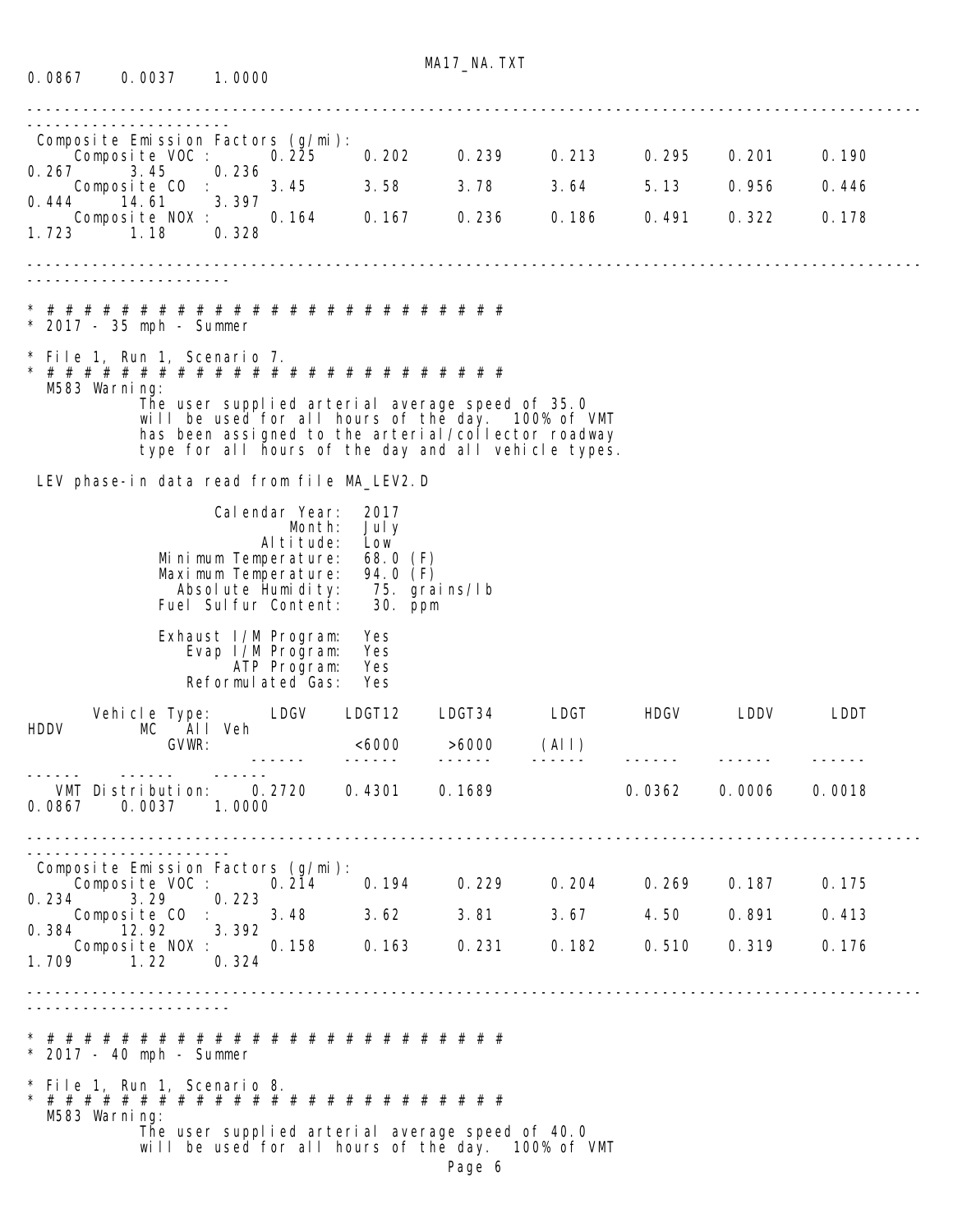MA17\_NA.TXT has been assigned to the arterial/collector roadway type for all hours of the day and all vehicle types. LEV phase-in data read from file MA\_LEV2.D Calendar Year: 2017 Month: July<br>itude: Low Altitude: Low<br>nperature: 68.0 (F)<br>nperature: 94.0 (F) Minimum Temperature: Maximum Temperature: 94.0 (F)<br>Absolute Humidity: 75. grains/lb Absolute Humidity: Fuel Sulfur Content: 30. ppm Exhaust I/M Program: Yes Evap I/M Program: Yes ATP Program: Yes Reformulated Gas: Yes Vehicle Type: LDGV LDGT12 LDGT34 LDGT HDGV LDDV LDDT Vehicle Type: l<br>MC All Veh<br>GVWR:  $< 6000$   $> 6000$  (All) ------ ------ ------ ------ ------ ------ ------ ------ ------ ------ VMT Distribution: 0.2720 0.4301 0.1689 0.0362 0.0006 0.0018 0.0867 0.0037 1.0000 ------------------------------------------------------------------------------------------------ ---------------------- Composite Emission Factors (g/mi): Composite VOC : 0.207 0.189 0.224 0.199 0.250 0.177 0.165 0.210 3.17 0.215<br>Composite CO : 3.68 3.82 Composite CO : 3.68 3.82 4.02 3.88 4.16 0.852 0.393 0.348 11.74 3.548 Composite NOX : 0.160 0.166 0.234 0.185 0.530 0.327 0.181 1.749 1.25 0.330 ------------------------------------------------------------------------------------------------ ---------------------- \* # # # # # # # # # # # # # # # # # # # # # # # # #  $*$  2017 - 45 mph - Summer \* File 1, Run 1, Scenario 9. \* # # # # # # # # # # # # # # # # # # # # # # # # # M583 Warning: The user supplied arterial average speed of 45.0 will be used for all hours of the day. 100% of VMT has been assigned to the arterial/collector roadway type for all hours of the day and all vehicle types. LEV phase-in data read from file MA\_LEV2.D Calendar Year: 2017 Month: July Altitude: Low<br>mperature: 68.0 (F) Minimum Temperature: 68.0 (F)<br>Maximum Temperature: 94.0 (F) Maximum Temperature: 94.0 (F)<br>Absolute Humidity: 75. grains/lb<br>Fuel Sulfur Content: 30. ppm Absolute Humidity: Fuel Sulfur Content: Exhaust I/M Program: Yes<br>Evap I/M Program: Yes Evap I/M Program: ATP Program: Yes Reformulated Gas: Yes Vehicle Type: LDGV LDGT12 LDGT34 LDGT HDGV LDDV LDDT HDDV MC All Veh GVWR: <6000 >6000 (All) ------ ------ ------ ------ ------ ------ ------ ------ ------ ------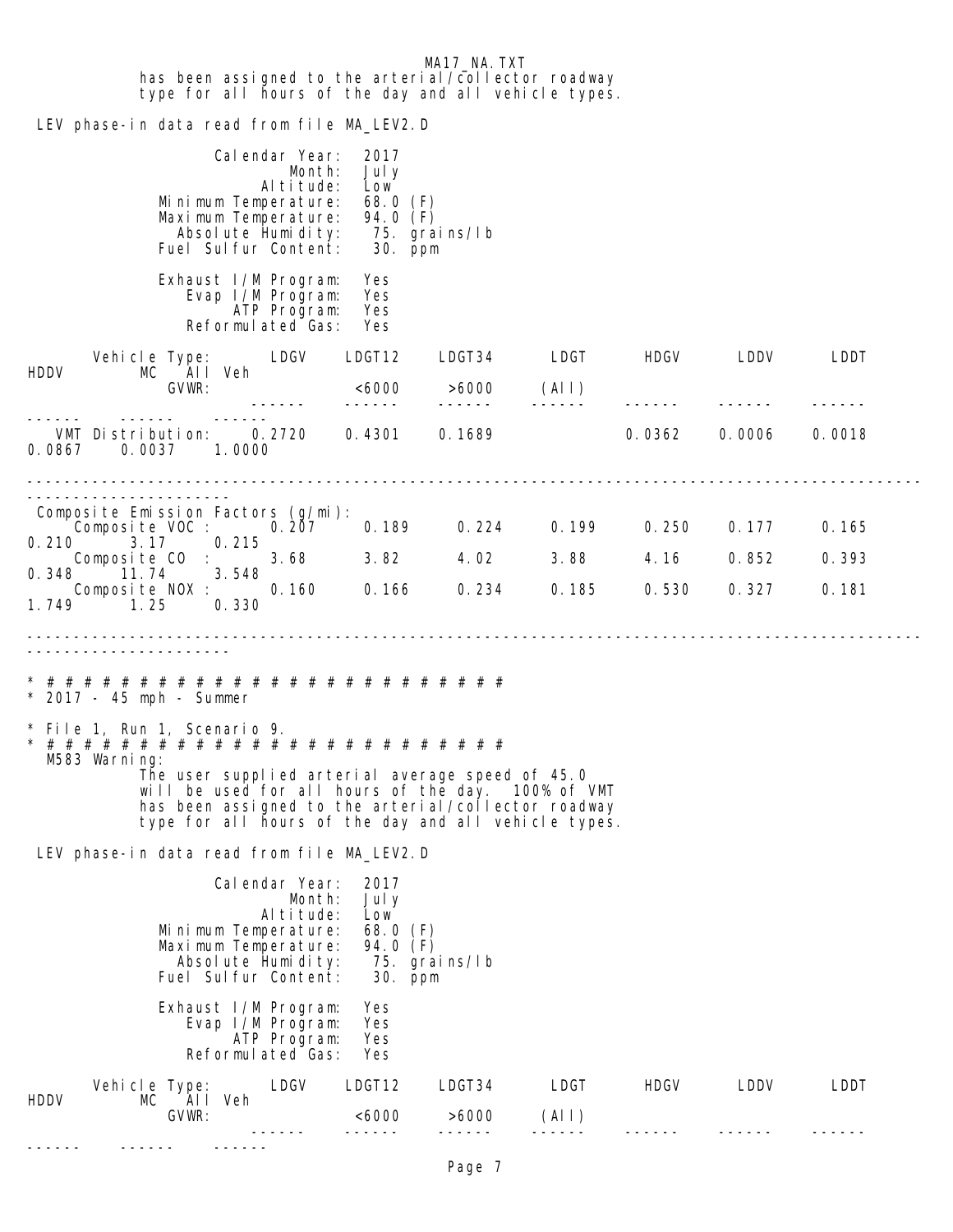| 0.2720<br>VMT Distribution:<br>0.0867<br>0.0037<br>1.0000                                                                                                                                                                                                                                                                                                                                                                                                                                                                                                                                 | 0.4301                            | MA17_NA.TXT<br>0.1689 |       | 0.0362 | 0.0006 | 0.0018 |
|-------------------------------------------------------------------------------------------------------------------------------------------------------------------------------------------------------------------------------------------------------------------------------------------------------------------------------------------------------------------------------------------------------------------------------------------------------------------------------------------------------------------------------------------------------------------------------------------|-----------------------------------|-----------------------|-------|--------|--------|--------|
| Composite Emission Factors (g/mi):                                                                                                                                                                                                                                                                                                                                                                                                                                                                                                                                                        |                                   |                       |       |        |        |        |
| Composite VOC :<br>0.208<br>0.192<br>3.11                                                                                                                                                                                                                                                                                                                                                                                                                                                                                                                                                 | 0.185<br>0. 201                   | 0.220                 | 0.195 | 0.236  | 0.169  | 0.157  |
| Composite CO<br>3.717<br>0.330<br>11.00                                                                                                                                                                                                                                                                                                                                                                                                                                                                                                                                                   | 3.88<br>4.02                      | 4.24                  | 4.08  | 4.07   | 0.832  | 0.382  |
| Composite NOX :<br>1.27<br>0.343<br>1.849                                                                                                                                                                                                                                                                                                                                                                                                                                                                                                                                                 | 0.169<br>0.162                    | 0.238                 | 0.189 | 0.550  | 0.346  | 0.191  |
| $*$ MOBILE6. 2.03 (24-Sep-2003)<br>* *** Winter 2017 ***                                                                                                                                                                                                                                                                                                                                                                                                                                                                                                                                  |                                   |                       |       |        |        |        |
| * Reading Registration Distributions from the following external<br>data file: 2005_REG.D<br>M 49 Warning:                                                                                                                                                                                                                                                                                                                                                                                                                                                                                |                                   |                       |       |        |        |        |
| 1.00<br>M 49 Warning:                                                                                                                                                                                                                                                                                                                                                                                                                                                                                                                                                                     | MYR sum not = 1. (will normalize) |                       |       |        |        |        |
| 0.998<br>M 49 Warning:                                                                                                                                                                                                                                                                                                                                                                                                                                                                                                                                                                    | MYR sum not = 1. (will normalize) |                       |       |        |        |        |
| 0.998<br>M 49 Warning:                                                                                                                                                                                                                                                                                                                                                                                                                                                                                                                                                                    | MYR sum not = 1. (will normalize) |                       |       |        |        |        |
| 0.998<br>M 49 Warning:                                                                                                                                                                                                                                                                                                                                                                                                                                                                                                                                                                    | MYR sum not = 1. (will normalize) |                       |       |        |        |        |
| 1.00                                                                                                                                                                                                                                                                                                                                                                                                                                                                                                                                                                                      | MYR sum not = 1. (will normalize) |                       |       |        |        |        |
| M 49 Warning:<br>1.00                                                                                                                                                                                                                                                                                                                                                                                                                                                                                                                                                                     | MYR sum not = 1. (will normalize) |                       |       |        |        |        |
| M 49 Warning:<br>0.999                                                                                                                                                                                                                                                                                                                                                                                                                                                                                                                                                                    | MYR sum not = 1. (will normalize) |                       |       |        |        |        |
| M 49 Warning:<br>0.998                                                                                                                                                                                                                                                                                                                                                                                                                                                                                                                                                                    | MYR sum not = 1. (will normalize) |                       |       |        |        |        |
| M 49 Warning:<br>1.00                                                                                                                                                                                                                                                                                                                                                                                                                                                                                                                                                                     | MYR sum not = 1. (will normalize) |                       |       |        |        |        |
| M 49 Warning:<br>0.999                                                                                                                                                                                                                                                                                                                                                                                                                                                                                                                                                                    | MYR sum not = 1. (will normalize) |                       |       |        |        |        |
| M 49 Warning:<br>1.00                                                                                                                                                                                                                                                                                                                                                                                                                                                                                                                                                                     | MYR sum not = 1. (will normalize) |                       |       |        |        |        |
| M 49 Warning:<br>1.00                                                                                                                                                                                                                                                                                                                                                                                                                                                                                                                                                                     | MYR sum not = 1. (will normalize) |                       |       |        |        |        |
| M 49 Warning:<br>1.00                                                                                                                                                                                                                                                                                                                                                                                                                                                                                                                                                                     | MYR sum not = 1. (will normalize) |                       |       |        |        |        |
| M 49 Warning:<br>1.00                                                                                                                                                                                                                                                                                                                                                                                                                                                                                                                                                                     | MYR sum not = 1. (will normalize) |                       |       |        |        |        |
| * Reading I/M program description records from the following external<br>$\star$<br>data file: MA17_IM.D                                                                                                                                                                                                                                                                                                                                                                                                                                                                                  |                                   |                       |       |        |        |        |
| * I/M program inputs for 2017 calendar year model run<br>* MA31 Exhaust I/M program for Light Duty pre-1996 MY vehicles <=10,0000 Ib GVWR                                                                                                                                                                                                                                                                                                                                                                                                                                                 |                                   |                       |       |        |        |        |
| * Reading non-default I/M CUTPOINTS from the following external<br>$\star$<br>data file: MA17_CUT.D<br>* Two-Speed Idle Exhaust I/M program for Heavy Duty vehicles >10,000 Ib GVWR<br>* OBD Exhaust I/M program for Light Duty MY 1996+ vehicles <=10,000 Ib GVWR<br>* Gas Cap Evap I/M program thru CY 2003 for all Light Duty vehicles <= 8,500 Ib GVWR<br>* Gas Cap Evap I/M program for all MY Heavy Duty vehicles >8,500 Ib GVWR<br>* OBD + Gas Cap Evap I/M program for MY 1996 - 2003 Light Duty vehicles <=8,500 Ib GVWR starting<br>2004<br>* OBD Evap I/M program for MY 2004+ |                                   |                       |       |        |        |        |
| M601 Comment:                                                                                                                                                                                                                                                                                                                                                                                                                                                                                                                                                                             |                                   |                       |       |        |        |        |

User has enabled STAGE II REFUELING.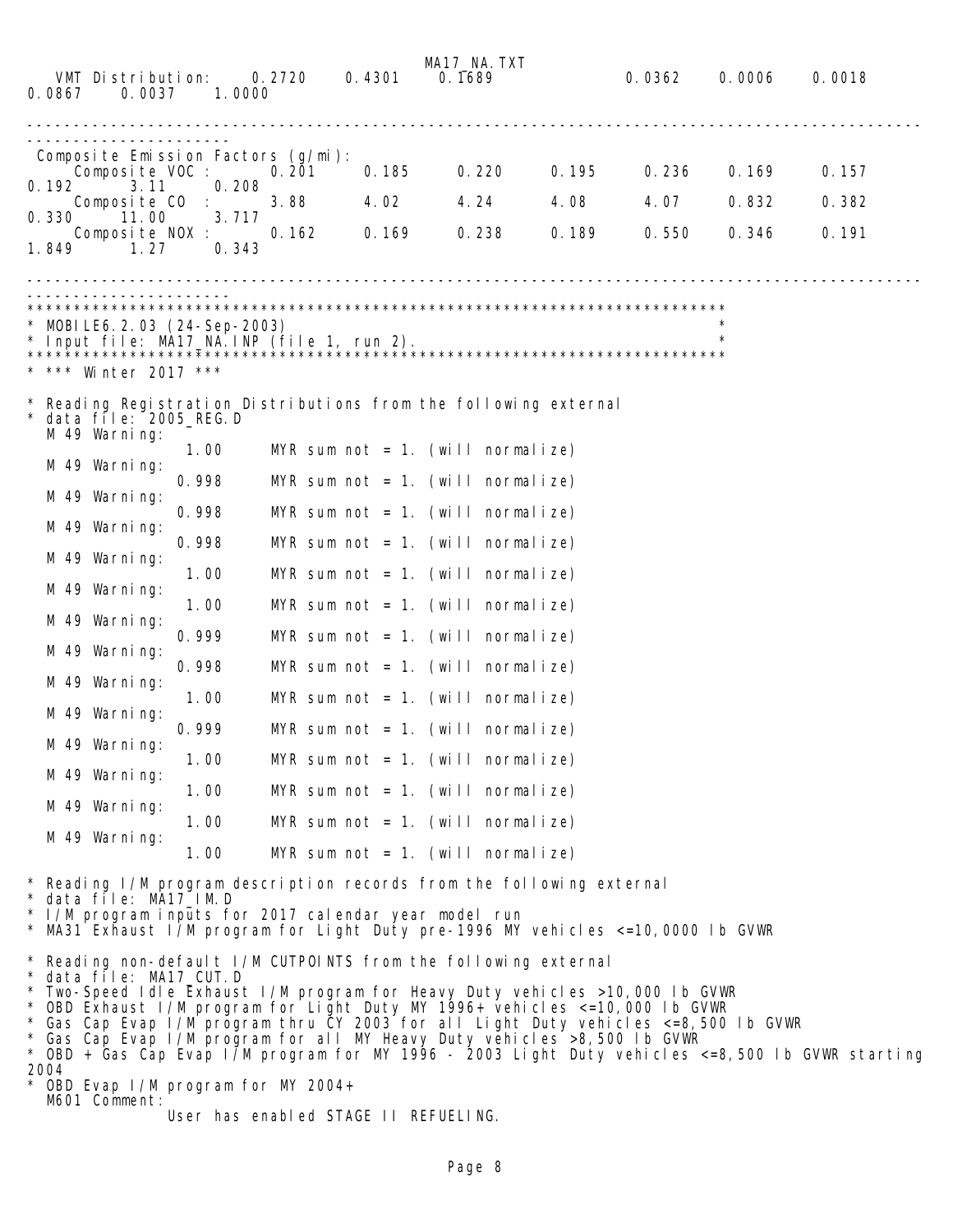| * Reading 94+ LEV IMPLEMENTATION SCHEDULE from the following external<br>* data file: MA_LEV2.D                                             |                     | MA17 NA.TXT              |             |             |        |        |  |  |  |  |  |
|---------------------------------------------------------------------------------------------------------------------------------------------|---------------------|--------------------------|-------------|-------------|--------|--------|--|--|--|--|--|
| Reading User Supplied Tier2 Exhaust bin phase-in fractions                                                                                  |                     |                          |             |             |        |        |  |  |  |  |  |
| Data read from file: LEV2EXH. D                                                                                                             |                     |                          |             |             |        |        |  |  |  |  |  |
|                                                                                                                                             |                     |                          |             |             |        |        |  |  |  |  |  |
| Reading User Supplied Tier2 EVAP phase-in fractions                                                                                         |                     |                          |             |             |        |        |  |  |  |  |  |
| Data read from file: LEV2EVAP.D                                                                                                             |                     |                          |             |             |        |        |  |  |  |  |  |
| Reading User Supplied Tier2 50K certification standards                                                                                     |                     |                          |             |             |        |        |  |  |  |  |  |
| Data read from file: LEV2CERT. D                                                                                                            |                     |                          |             |             |        |        |  |  |  |  |  |
|                                                                                                                                             |                     |                          |             |             |        |        |  |  |  |  |  |
| M616 Comment:<br>User has supplied post-1999 sulfur levels.                                                                                 |                     |                          |             |             |        |        |  |  |  |  |  |
| M614 Comment:<br>User supplied diesel sale fractions.                                                                                       |                     |                          |             |             |        |        |  |  |  |  |  |
| * 2017 Idle Scenario - Winter (multiply g/mi by 2.5 mph to get g/hr)                                                                        |                     |                          |             |             |        |        |  |  |  |  |  |
| * File 1, Run 2, Scenario 1.                                                                                                                |                     |                          |             |             |        |        |  |  |  |  |  |
| M583 Warning:                                                                                                                               |                     |                          |             |             |        |        |  |  |  |  |  |
| The user supplied arterial average speed of 2.5<br>will be used for all hours of the day.                                                   |                     |                          | 100% of VMT |             |        |        |  |  |  |  |  |
| has been assigned to the arterial/collector roadway<br>type for all hours of the day and all vehicle types.                                 |                     |                          |             |             |        |        |  |  |  |  |  |
| M112 Warning:<br>Wintertime Reformulated Gasoline Rules Apply<br>*** I/M credits for Tech1&2 vehicles were read from the following external |                     |                          |             |             |        |        |  |  |  |  |  |
| data file: TECH12.D<br>HDDV DEFEAT DEVICE EFFECTS ARE PRESENT. THE REBUILD FRACTION IS 0.10.                                                |                     |                          |             |             |        |        |  |  |  |  |  |
| LEV phase-in data read from file MA_LEV2.D                                                                                                  |                     |                          |             |             |        |        |  |  |  |  |  |
| Calendar Year:                                                                                                                              | 2017                |                          |             |             |        |        |  |  |  |  |  |
| Month:<br>Al ti tude:                                                                                                                       | Jan.<br>Low         |                          |             |             |        |        |  |  |  |  |  |
| Minimum Temperature:<br>Maximum Temperature:                                                                                                | 35.0(F)<br>45.0 (F) |                          |             |             |        |        |  |  |  |  |  |
| Absolute Humidity:<br>Fuel Sulfur Content:                                                                                                  |                     | 75. grains/Ib<br>30. ppm |             |             |        |        |  |  |  |  |  |
| Exhaust I/M Program:<br>Evap I/M Program:                                                                                                   | Yes<br>Yes          |                          |             |             |        |        |  |  |  |  |  |
| ATP Program:<br>Reformulated Gas:                                                                                                           | Yes<br>Yes          |                          |             |             |        |        |  |  |  |  |  |
| LDGV<br>Vehicle Type:                                                                                                                       | LDGT12              | LDGT34                   | LDGT        | HDGV        | LDDV   | LDDT   |  |  |  |  |  |
| <b>HDDV</b><br>MC All Veh<br>GVWR:                                                                                                          | <6000               | >6000                    | (All)       |             |        |        |  |  |  |  |  |
|                                                                                                                                             | ------              | ------                   | ------      |             |        |        |  |  |  |  |  |
| VMT Distribution:<br>0.2749<br>0.0864<br>0.0036<br>1.0000                                                                                   | 0.4288              | 0.1682                   |             | 0.0356      | 0.0006 | 0.0019 |  |  |  |  |  |
|                                                                                                                                             |                     |                          |             |             |        |        |  |  |  |  |  |
| Composite Emission Factors (g/mi):<br>Composite VOC : 1.824                                                                                 | 1.445               | 1.602                    |             | 1.489 2.478 | 0.427  | 0.431  |  |  |  |  |  |
| 1.592<br>$0.827$ 11.21<br>Composite CO : 18.69                                                                                              | 17.16               | 17.96<br>Page 9          | 17.38       | 34.79       | 2.843  | 1.438  |  |  |  |  |  |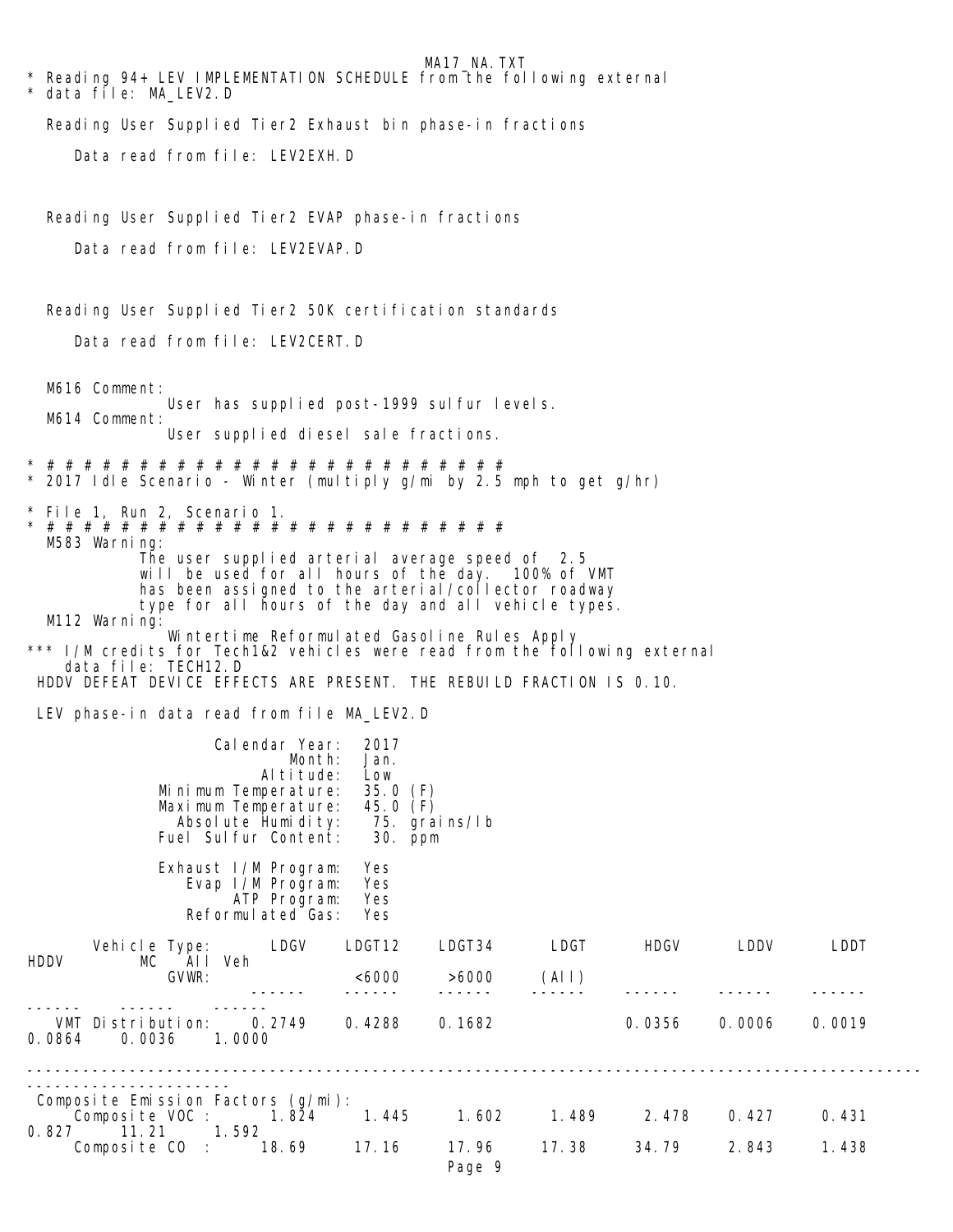MA17\_NA.TXT 2.326 100.99 17.328 2.326 100.99 17.328<br>- Composite NOX : 0.318 0.345 0.507 0.390 0.437 0.611 0.352<br>3.458 1.48 0.641  $1.48$  0.641 ------------------------------------------------------------------------------------------------ ---------------------- \* # # # # # # # # # # # # # # # # # # # # # # # # # \* 2017 - 10 mph - Winter \* File 1, Run 2, Scenario 2. \* # # # # # # # # # # # # # # # # # # # # # # # # # M583 Warning: The user supplied arterial average speed of 10.0 will be used for all hours of the day. 100% of VMT has been assigned to the arterial/collector roadway type for all hours of the day and all vehicle types. M112 Warning: Wintertime Reformulated Gasoline Rules Apply LEV phase-in data read from file MA\_LEV2.D Calendar Year: 2017<br>Month: Jan. Month: Jan.<br>itude: Low Altitude: Low<br>nperature: 35.0 (F) Minimum Temperature: 35.0 (F)<br>Maximum Temperature: 45.0 (F) Maximum Temperature: 45.0 (F)<br>Absolute Humidity: 75. grains/lb Absolute Humidity: 75. grai<br>lel Sulfur Content: 30. ppm Fuel Sulfur Content: Exhaust I/M Program: Yes Evap I/M Program: Yes ATP Program: Reformulated Gas: Yes Vehicle Type: LDGV LDGT12 LDGT34 LDGT HDGV LDDV LDDT Vehicle Type: LDGV<br>MC All Veh<br>GVWR: GVWR: <6000 >6000 (All) ------ ------ ------ ------ ------ ------ ------ ------ ------ ------ VMT Distribution: 0.2749 0.4288 0.1682 0.0356 0.0006 0.0019 0.0864 0.0036 1.0000 ------------------------------------------------------------------------------------------------ ---------------------- Composite Emission Factors (g/mi): .<br>Composite VOC : 0.374 0.336 0.423 0.360 0.706 0.321 0.320<br>0.488 0.411 0.570 4.88 0.411 Composite CO : 10.50 9.50 9.62 9.53 18.50 1.800 0.894 1.309 31.83 9.468 Composite NOX : 0.231 0.250 0.367 0.283 0.471 0.462 0.266 2.630 1.32 0.482 ------------------------------------------------------------------------------------------------ ---------------------- \* # # # # # # # # # # # # # # # # # # # # # # # # # \* 2017 - 15 mph - Winter \* File 1, Run 2, Scenario 3. \* # # # # # # # # # # # # # # # # # # # # # # # # # M583 Warning: The user supplied arterial average speed of 15.0 will be used for all hours of the day. 100% of VMT has been assigned to the arterial/collector roadway type for all hours of the day and all vehicle types. M112 Warning: Wintertime Reformulated Gasoline Rules Apply LEV phase-in data read from file MA\_LEV2.D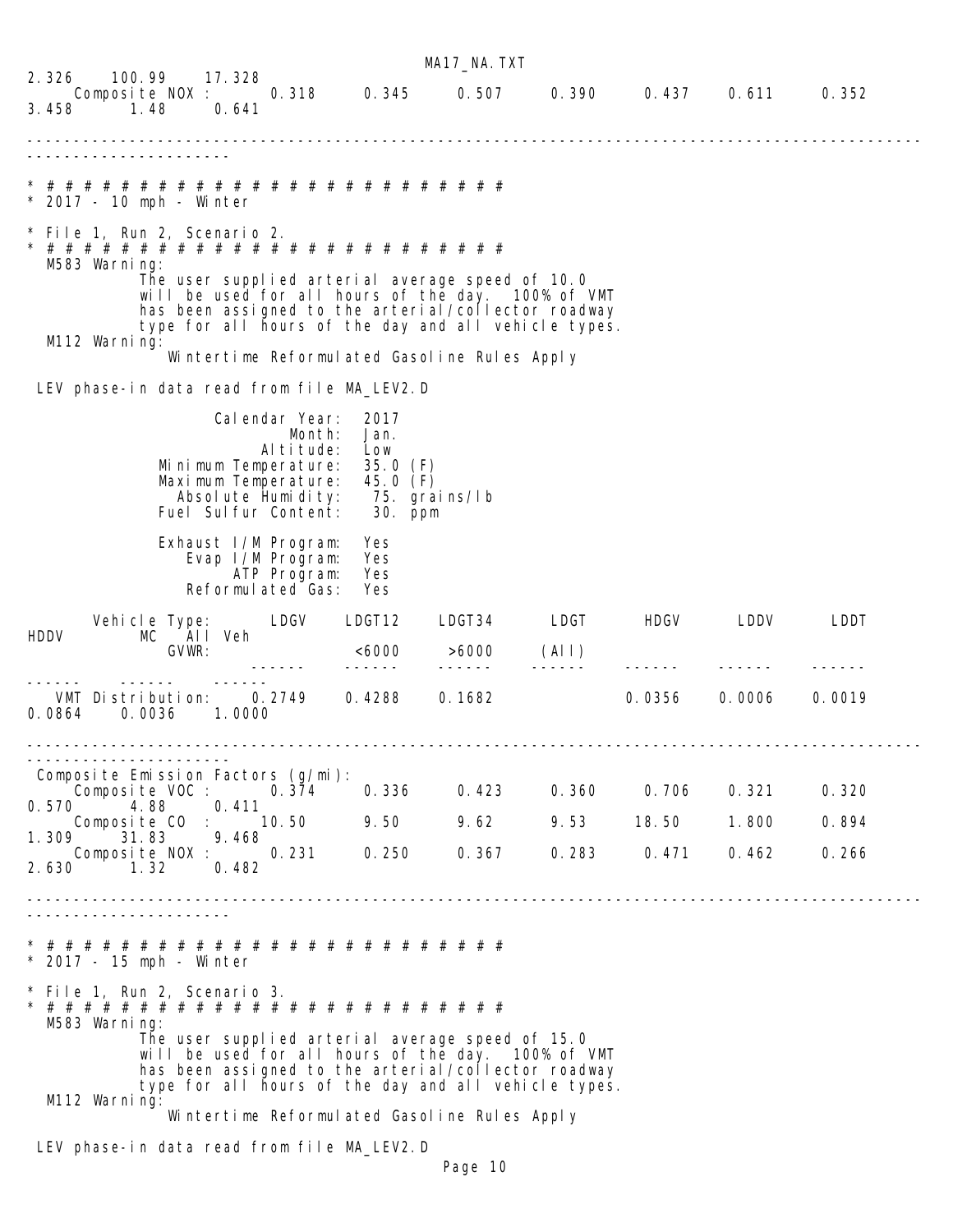|             |                                                                                                                                      |                     |                         | Calendar Year:<br>Month:<br>Al ti tude:<br>Minimum Temperature:<br>Maximum Temperature:<br>Absolute Humidity:<br>Fuel Sulfur Content:   | 2017<br>Jan.<br>Low<br>35.0(F)<br>45.0 (F)   | 75. grains/Ib<br>30. ppm                                                                         |                                                                                                                                                                   |                                            |                         |                         |  |
|-------------|--------------------------------------------------------------------------------------------------------------------------------------|---------------------|-------------------------|-----------------------------------------------------------------------------------------------------------------------------------------|----------------------------------------------|--------------------------------------------------------------------------------------------------|-------------------------------------------------------------------------------------------------------------------------------------------------------------------|--------------------------------------------|-------------------------|-------------------------|--|
|             |                                                                                                                                      |                     |                         | Exhaust I/M Program:<br>Evap I/M Program:<br>ATP Program:<br>Reformulated Gas:                                                          | <b>Yes</b><br>Yes<br>Yes<br>Yes              |                                                                                                  |                                                                                                                                                                   |                                            |                         |                         |  |
| HDDV        | Vehicle Type: LDGV                                                                                                                   | MC All Veh<br>GVWR: |                         |                                                                                                                                         | LDGT12<br><6000<br>------                    | LDGT34<br>>6000<br>------                                                                        | <b>EDGT</b><br>(A 1)<br>$- - - - - -$                                                                                                                             |                                            | HDGV LDDV               | LDDT                    |  |
| 0.0864      | VMT Distribution: 0.2749<br>0.0036                                                                                                   |                     | 1.0000                  |                                                                                                                                         | 0.4288                                       | 0.1682                                                                                           |                                                                                                                                                                   | 0.0356                                     | 0.0006                  | 0.0019                  |  |
| 0.945       | Composite Emission Factors (g/mi):<br>Composite VOC :<br>0.458 3.95<br>Composite CO : 9.74<br>22.56<br>Composite NOX :<br>2.289 1.33 |                     | 0.329<br>8.531<br>0.420 | 0.298<br>0.197                                                                                                                          | 0.271<br>8.73<br>0.214                       | 0.344<br>8.80<br>0.316                                                                           |                                                                                                                                                                   | 0.292 0.516<br>8.75 13.00<br>$0.243$ 0.494 | 0.275<br>1.426<br>0.400 | 0.272<br>0.699<br>0.230 |  |
|             | $*$ 2017 - 20 mph - Winter                                                                                                           |                     |                         |                                                                                                                                         |                                              |                                                                                                  |                                                                                                                                                                   |                                            |                         |                         |  |
|             | * File 1, Run 2, Scenario 4.<br>M583 Warning:<br>M112 Warning:                                                                       |                     |                         |                                                                                                                                         |                                              | The user supplied arterial average speed of 20.0<br>Wintertime Reformulated Gasoline Rules Apply | will be used for all hours of the day. 100% of VMT<br>has been assigned to the arterial/collector roadway<br>type for all hours of the day and all vehicle types. |                                            |                         |                         |  |
|             | LEV phase-in data read from file MA_LEV2.D                                                                                           |                     |                         |                                                                                                                                         |                                              |                                                                                                  |                                                                                                                                                                   |                                            |                         |                         |  |
|             |                                                                                                                                      |                     |                         | Cal endar Year:<br>Month:<br>Al ti tude:<br>Minimum Temperature:<br>Maximum Temperature:<br>Absolute Humidity:<br>Fuel Sul fur Content: | 2017<br>Jan.<br>Low<br>35.0(F)<br>45.0 $(F)$ | 75. grains/lb<br>30. ppm                                                                         |                                                                                                                                                                   |                                            |                         |                         |  |
|             |                                                                                                                                      |                     |                         | Exhaust I/M Program:<br>Evap I/M Program:<br>ATP Program:<br>Reformulated Gas:                                                          | Yes<br>Yes<br>Yes<br>Yes                     |                                                                                                  |                                                                                                                                                                   |                                            |                         |                         |  |
| <b>HDDV</b> | Vehicle Type:<br>MC                                                                                                                  | AII Veh<br>GVWR:    |                         | LDGV                                                                                                                                    | LDGT12<br><6000                              | LDGT34<br>>6000                                                                                  | <b>LDGT</b><br>$($ Al I)                                                                                                                                          | <b>HDGV</b>                                | LDDV                    | <b>LDDT</b>             |  |
| 0.0864      | VMT Distribution:<br>0.0036                                                                                                          |                     | 1.0000                  | 0.2749                                                                                                                                  | 0.4288                                       | 0.1682                                                                                           |                                                                                                                                                                   | 0.0356                                     | 0.0006                  | 0.0019                  |  |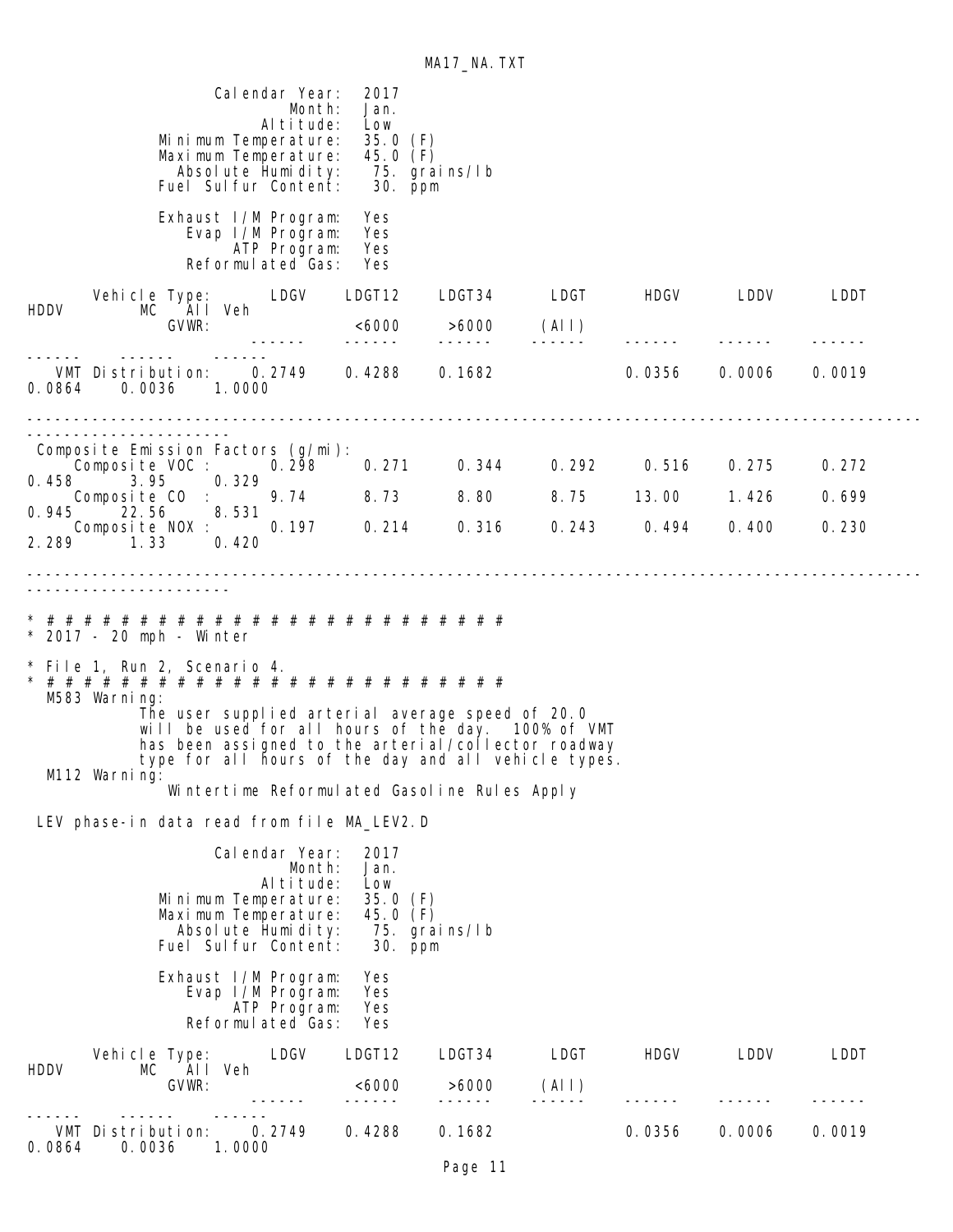MA17\_NA.TXT

| Composite Emission Factors (g/mi):                                                                                                                                                                                                     |                                                                                                                                       |                                                         |               |       |        |        |        |  |  |  |
|----------------------------------------------------------------------------------------------------------------------------------------------------------------------------------------------------------------------------------------|---------------------------------------------------------------------------------------------------------------------------------------|---------------------------------------------------------|---------------|-------|--------|--------|--------|--|--|--|
| Composite VOC :<br>0.375<br>3.52                                                                                                                                                                                                       | 0.256<br>0.283                                                                                                                        | 0.237                                                   | 0.302         | 0.256 | 0.400  | 0.240  | 0.236  |  |  |  |
| Composite CO<br>0.714<br>18.29                                                                                                                                                                                                         | 9.36<br>8.038                                                                                                                         | 8.35                                                    | 8.38          | 8.36  | 9.66   | 1.189  | 0.576  |  |  |  |
| Composite NOX :<br>2.061<br>1.40                                                                                                                                                                                                       | 0.180<br>0.385                                                                                                                        | 0.197                                                   | 0.291         | 0.223 | 0.517  | 0.359  | 0.206  |  |  |  |
|                                                                                                                                                                                                                                        |                                                                                                                                       |                                                         |               |       |        |        |        |  |  |  |
|                                                                                                                                                                                                                                        |                                                                                                                                       |                                                         |               |       |        |        |        |  |  |  |
| $*$ 2017 - 25 mph - Winter                                                                                                                                                                                                             |                                                                                                                                       |                                                         |               |       |        |        |        |  |  |  |
| * File 1, Run 2, Scenario 5.<br>M583 Warning:                                                                                                                                                                                          |                                                                                                                                       |                                                         |               |       |        |        |        |  |  |  |
| The user supplied arterial average speed of 25.0<br>will be used for all hours of the day. 100% of VMT<br>has been assigned to the arterial/collector roadway<br>type for all hours of the day and all vehicle types.<br>M112 Warning: |                                                                                                                                       |                                                         |               |       |        |        |        |  |  |  |
|                                                                                                                                                                                                                                        | Wintertime Reformulated Gasoline Rules Apply                                                                                          |                                                         |               |       |        |        |        |  |  |  |
| LEV phase-in data read from file MA_LEV2.D                                                                                                                                                                                             |                                                                                                                                       |                                                         |               |       |        |        |        |  |  |  |
|                                                                                                                                                                                                                                        | Calendar Year:<br>Month:<br>Al ti tude:<br>Minimum Temperature:<br>Maximum Temperature:<br>Absolute Humidity:<br>Fuel Sulfur Content: | 2017<br>Jan.<br>Low<br>35.0(F)<br>45.0 $(F)$<br>30. ppm | 75. grains/Ib |       |        |        |        |  |  |  |
|                                                                                                                                                                                                                                        | Exhaust I/M Program:<br>Evap I/M Program:<br>ATP Program:<br>Reformulated Gas:                                                        | Yes<br>Yes<br>Yes<br>Yes                                |               |       |        |        |        |  |  |  |
| Vehicle Type:<br><b>HDDV</b><br>МC                                                                                                                                                                                                     | LDGV<br>All Veh                                                                                                                       | LDGT12                                                  | LDGT34        | LDGT  | HDGV   | LDDV   | LDDT   |  |  |  |
|                                                                                                                                                                                                                                        | GVWR:                                                                                                                                 | <6000                                                   | >6000         | (All) |        |        |        |  |  |  |
| ------<br>------<br>0.0864<br>0.0036                                                                                                                                                                                                   | VMT Distribution: 0.2749 0.4288<br>1.0000                                                                                             |                                                         | 0.1682        |       | 0.0356 | 0.0006 | 0.0019 |  |  |  |
| . 22222222222222222                                                                                                                                                                                                                    |                                                                                                                                       |                                                         |               |       |        |        |        |  |  |  |
| Composite Emission Factors (g/mi):<br>Composite VOC :                                                                                                                                                                                  | 0.235                                                                                                                                 | 0.219                                                   | 0.280         | 0.236 | 0.333  | 0.215  | 0.210  |  |  |  |
| 3.26<br>0.315<br>Composite CO :<br>15.67<br>0.564                                                                                                                                                                                      | 0.257<br>9.14<br>7.751                                                                                                                | 8.14                                                    | 8.15          | 8.14  | 7.58   | 1.035  | 0.496  |  |  |  |
| Composite NOX :<br>1.917<br>1.48                                                                                                                                                                                                       | 0.170<br>0.364                                                                                                                        | 0.186                                                   | 0.276         | 0.211 | 0.540  | 0.333  | 0.191  |  |  |  |
|                                                                                                                                                                                                                                        |                                                                                                                                       |                                                         |               |       |        |        |        |  |  |  |
| $*$ 2017 - 30 mph - Winter                                                                                                                                                                                                             |                                                                                                                                       |                                                         |               |       |        |        |        |  |  |  |
| * File 1, Run 2, Scenario 6.<br>M583 Warning:                                                                                                                                                                                          | The user supplied arterial average speed of 30.0                                                                                      |                                                         |               |       |        |        |        |  |  |  |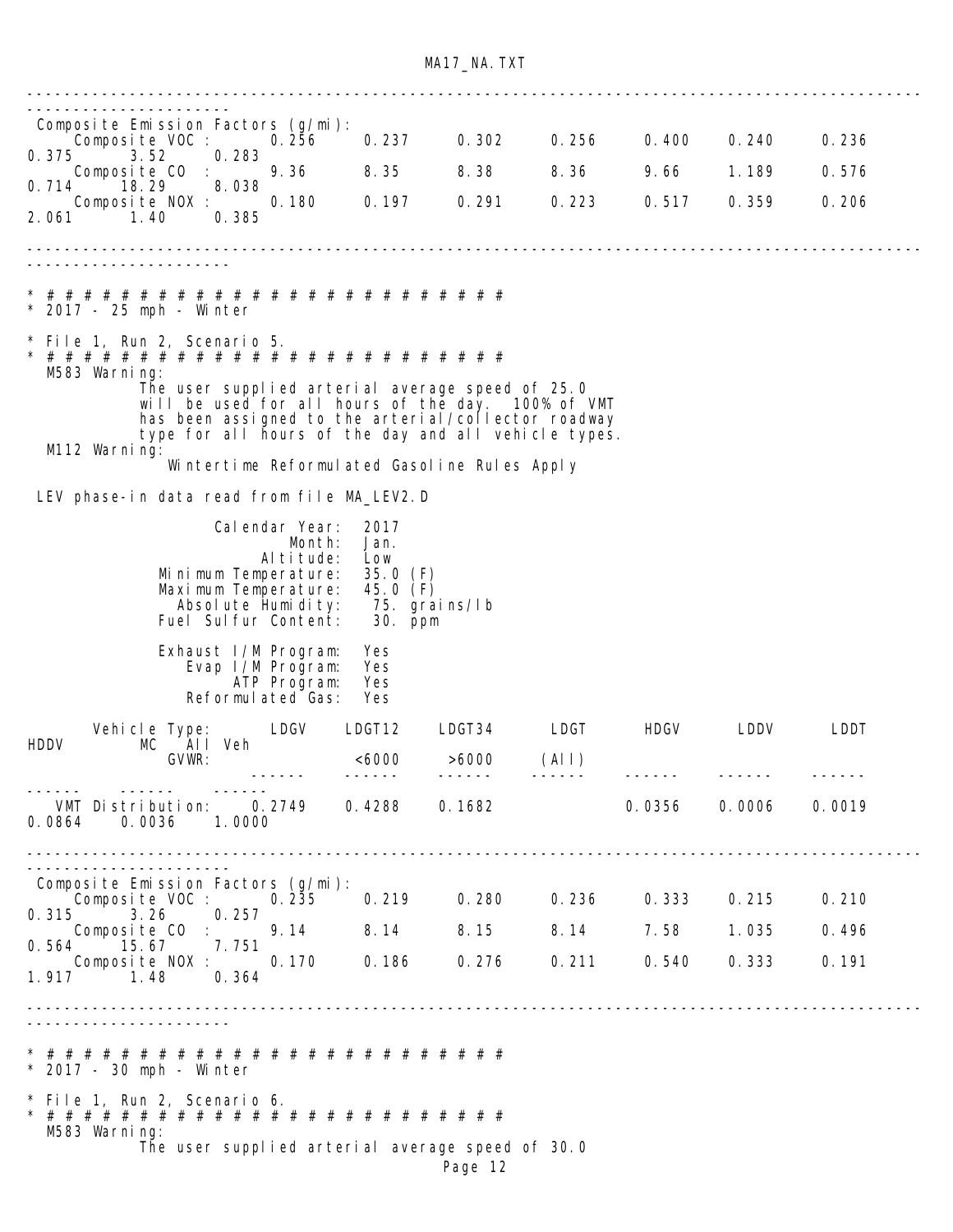| M112 Warning:                                                                                        |                 | will be used for all hours of the day. 100% of VMT<br>has been assigned to the arterial/collector roadway<br>type for all hours of the day and all vehicle types.                                                                                                     |                                                                       | MA17_NA.TXT           |                         |               |                |                |  |
|------------------------------------------------------------------------------------------------------|-----------------|-----------------------------------------------------------------------------------------------------------------------------------------------------------------------------------------------------------------------------------------------------------------------|-----------------------------------------------------------------------|-----------------------|-------------------------|---------------|----------------|----------------|--|
|                                                                                                      |                 | Wintertime Reformulated Gasoline Rules Apply                                                                                                                                                                                                                          |                                                                       |                       |                         |               |                |                |  |
| LEV phase-in data read from file MA_LEV2.D                                                           |                 |                                                                                                                                                                                                                                                                       |                                                                       |                       |                         |               |                |                |  |
|                                                                                                      |                 | Calendar Year:<br>Month:<br>Al ti tude:<br>Minimum Temperature:<br>Maximum Temperature:<br>Absolute Humidity:<br>Fuel Sulfur Content:                                                                                                                                 | 2017<br>Jan.<br>Low<br>35.0(F)<br>45.0 $(F)$<br>30. ppm               | 75. grains/Ib         |                         |               |                |                |  |
|                                                                                                      |                 | Exhaust I/M Program:<br>Evap I/M Program:<br>ATP Program:<br>Reformulated Gas:                                                                                                                                                                                        | Yes<br>Yes<br>Yes<br>Yes                                              |                       |                         |               |                |                |  |
| HDDV                                                                                                 | MC All Veh      | Vehicle Type: LDGV                                                                                                                                                                                                                                                    | LDGT12                                                                | LDGT34                | <b>LDGT</b>             | HDGV          | <b>EDDV</b>    | LDDT           |  |
|                                                                                                      | GVWR:           |                                                                                                                                                                                                                                                                       | <6000<br>------                                                       | >6000 (AII)<br>------ | $- - - - - - -$         |               |                |                |  |
| VMT Distribution: 0.2749<br>0.0864                                                                   | 0.0036          | 1.0000                                                                                                                                                                                                                                                                | 0.4288                                                                | 0.1682                |                         | 0.0356        | 0.0006         | 0.0019         |  |
| Composite Emission Factors (g/mi):<br>Composite VOC :<br>0.270 3.06<br>Composite CO :<br>0.467 13.78 |                 | 0.222<br>0.241<br>9.08<br>7.636                                                                                                                                                                                                                                       | 0.208<br>8.08                                                         | 8.09                  | $0.267$ $0.225$<br>8.08 | 0.288<br>6.28 | 0.197<br>0.935 | 0.191<br>0.444 |  |
| 1.842<br>1.56                                                                                        | Composite NOX : | 0.163<br>0.352                                                                                                                                                                                                                                                        | 0.179                                                                 | 0.266                 | 0.204                   | 0.562         | 0.319          | 0.183          |  |
| 2017 - 35 mph - Winter                                                                               |                 |                                                                                                                                                                                                                                                                       |                                                                       |                       |                         |               |                |                |  |
| File 1, Run 2, Scenario 7.<br>M583 Warning:<br>M112 Warning:                                         |                 | The user supplied arterial average speed of 35.0<br>will be used for all hours of the day. 100% of VMT<br>has been assigned to the arterial/collector roadway<br>type for all hours of the day and all vehicle types.<br>Wintertime Reformulated Gasoline Rules Apply |                                                                       |                       |                         |               |                |                |  |
| LEV phase-in data read from file MA_LEV2.D                                                           |                 |                                                                                                                                                                                                                                                                       |                                                                       |                       |                         |               |                |                |  |
|                                                                                                      |                 | Cal endar Year:<br>Month:<br>Al ti tude:<br>Minimum Temperature:<br>Maximum Temperature:<br>Absolute Humidity:<br>Fuel Sulfur Content:<br>Exhaust I/M Program:<br>Evap I/M Program:                                                                                   | 2017<br>Jan.<br>Low<br>35.0(F)<br>45.0 $(F)$<br>30. ppm<br>Yes<br>Yes | 75. grains/lb         |                         |               |                |                |  |
|                                                                                                      |                 | ATP Program:<br>Reformulated Gas:                                                                                                                                                                                                                                     | Yes<br>Yes                                                            |                       |                         |               |                |                |  |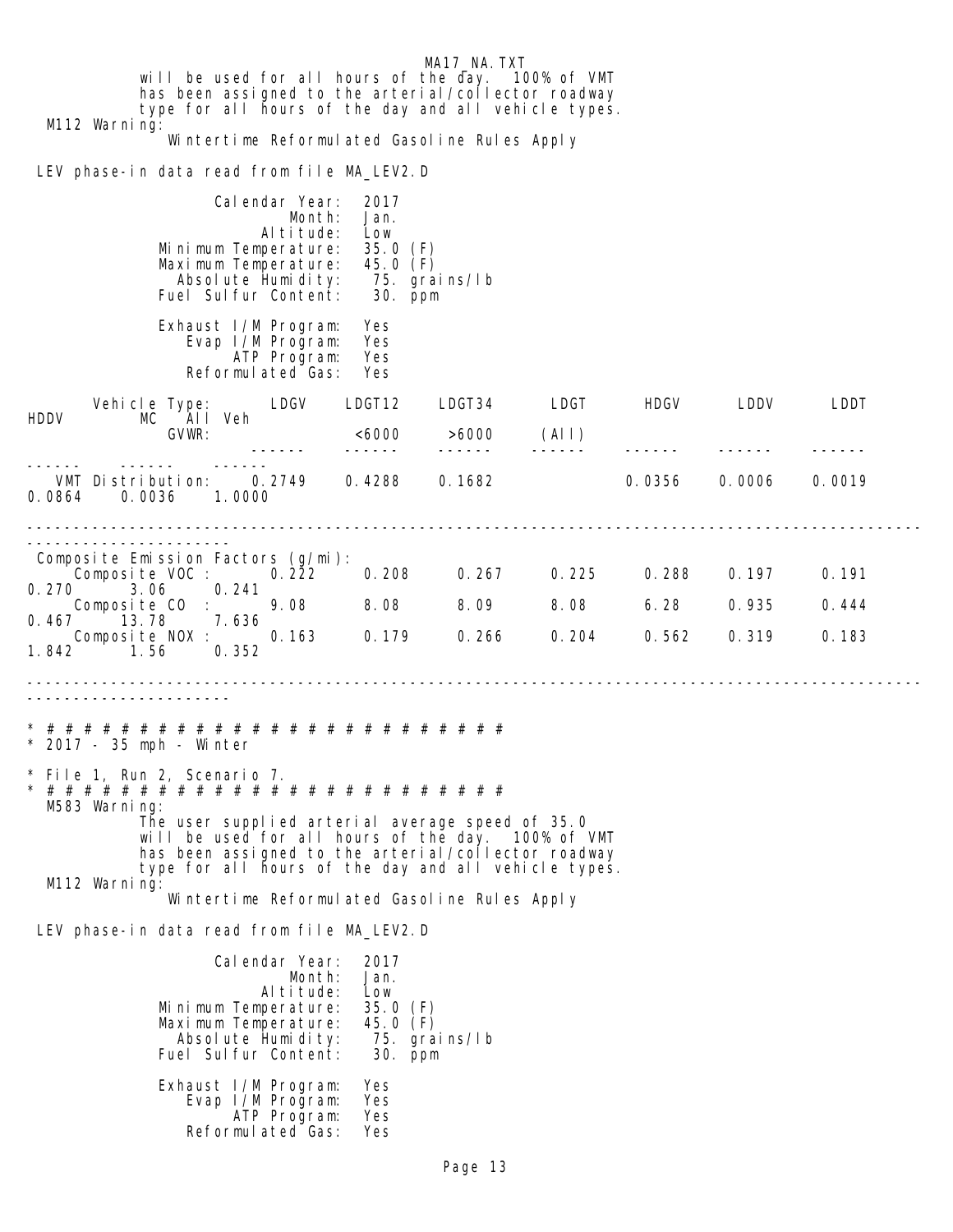| <b>HDDV</b> | Vehicle Type:                                                                                                                                                                                                                          | MC All Veh              | <b>LDGV</b>                                                                                                                           | LDGT12                                                  | MA17_NA. TXT<br>LDGT34               | LDGT            | HDGV   | LDDV   | LDDT   |  |  |  |
|-------------|----------------------------------------------------------------------------------------------------------------------------------------------------------------------------------------------------------------------------------------|-------------------------|---------------------------------------------------------------------------------------------------------------------------------------|---------------------------------------------------------|--------------------------------------|-----------------|--------|--------|--------|--|--|--|
|             | GVWR:                                                                                                                                                                                                                                  |                         |                                                                                                                                       | <6000<br>------                                         | >6000<br>$- - - - - - -$             | (A I)<br>------ |        |        |        |  |  |  |
| 0.0864      | VMT Distribution: 0.2749<br>0.0036                                                                                                                                                                                                     | 1.0000                  |                                                                                                                                       | 0.4288                                                  | 0.1682                               |                 | 0.0356 | 0.0006 | 0.0019 |  |  |  |
|             | --------------------------------                                                                                                                                                                                                       |                         |                                                                                                                                       |                                                         |                                      |                 |        |        |        |  |  |  |
|             | Composite Emission Factors (g/mi):<br>Composite VOC :<br>$0.237$ 2.91                                                                                                                                                                  | 0.229                   | 0.214                                                                                                                                 | 0.202                                                   | 0.258                                | 0.218           | 0. 258 | 0.183  | 0.176  |  |  |  |
|             | Composite CO<br>$0.404$ 12.37                                                                                                                                                                                                          | $\sim 10^{-1}$<br>7.639 | 9.12                                                                                                                                  | 8.13                                                    | 8.14                                 | 8.13            | 5.50   | 0.871  | 0.410  |  |  |  |
| 1. 827      | Composite NOX :<br>1.61                                                                                                                                                                                                                | 0.348                   | 0.160                                                                                                                                 | 0.176                                                   | 0.262                                | 0.200           | 0.585  | 0.316  | 0.182  |  |  |  |
|             |                                                                                                                                                                                                                                        |                         |                                                                                                                                       |                                                         |                                      |                 |        |        |        |  |  |  |
|             | $*$ 2017 - 40 mph - Winter                                                                                                                                                                                                             |                         |                                                                                                                                       |                                                         |                                      |                 |        |        |        |  |  |  |
|             | * File 1, Run 2, Scenario 8.                                                                                                                                                                                                           |                         |                                                                                                                                       |                                                         |                                      |                 |        |        |        |  |  |  |
|             | M583 Warning:<br>The user supplied arterial average speed of 40.0<br>will be used for all hours of the day. 100% of VMT<br>has been assigned to the arterial/collector roadway<br>type for all hours of the day and all vehicle types. |                         |                                                                                                                                       |                                                         |                                      |                 |        |        |        |  |  |  |
|             | M112 Warning:<br>Wintertime Reformulated Gasoline Rules Apply                                                                                                                                                                          |                         |                                                                                                                                       |                                                         |                                      |                 |        |        |        |  |  |  |
|             | LEV phase-in data read from file MA_LEV2.D                                                                                                                                                                                             |                         |                                                                                                                                       |                                                         |                                      |                 |        |        |        |  |  |  |
|             |                                                                                                                                                                                                                                        |                         | Calendar Year:<br>Month:<br>Al ti tude:<br>Minimum Temperature:<br>Maximum Temperature:<br>Absolute Humidity:<br>Fuel Sulfur Content: | 2017<br>Jan.<br>Low<br>35.0(F)<br>45.0 $(F)$<br>30. ppm | 75. grains/Ib                        |                 |        |        |        |  |  |  |
|             |                                                                                                                                                                                                                                        |                         | Exhaust I/M Program:<br>Evap I/M Program:<br>ATP Program:<br>Reformulated Gas:                                                        | Yes<br>Yes<br>Yes<br>Yes                                |                                      |                 |        |        |        |  |  |  |
| <b>HDDV</b> | Vehicle Type: LDGV<br>MC All Veh                                                                                                                                                                                                       |                         |                                                                                                                                       | LDGT12                                                  | LDGT34 LDGT                          |                 | HDGV   | LDDV   | LDDT   |  |  |  |
|             | GVWR:                                                                                                                                                                                                                                  |                         |                                                                                                                                       | <6000<br>------                                         | >6000<br>------                      | (A I)<br>------ |        |        |        |  |  |  |
| 0.0864      | VMT Distribution:<br>0.0036                                                                                                                                                                                                            | 1.0000                  | 0. 2749                                                                                                                               | 0.4288                                                  | 0.1682                               |                 | 0.0356 | 0.0006 | 0.0019 |  |  |  |
|             | Composite Emission Factors (g/mi):<br>Composite VOC : $0.\overline{209}$                                                                                                                                                               |                         |                                                                                                                                       | 0.200                                                   | ---------------------------<br>0.256 | 0.216           | 0. 237 | 0. 173 | 0.166  |  |  |  |
|             | $0.212$ 2.80<br>Composite CO :                                                                                                                                                                                                         | 0.224                   | 9.38                                                                                                                                  | 8.40                                                    | 8.43                                 | 8.41            | 5.09   | 0.832  | 0.390  |  |  |  |
| 1.870       | $0.366$ 11.40<br>Composite NOX :<br>1.65                                                                                                                                                                                               | 7.856<br>0.357          | 0.164                                                                                                                                 | 0.180                                                   | 0.266                                | 0.204           | 0.608  | 0.324  | 0.186  |  |  |  |
|             |                                                                                                                                                                                                                                        |                         |                                                                                                                                       |                                                         |                                      |                 |        |        |        |  |  |  |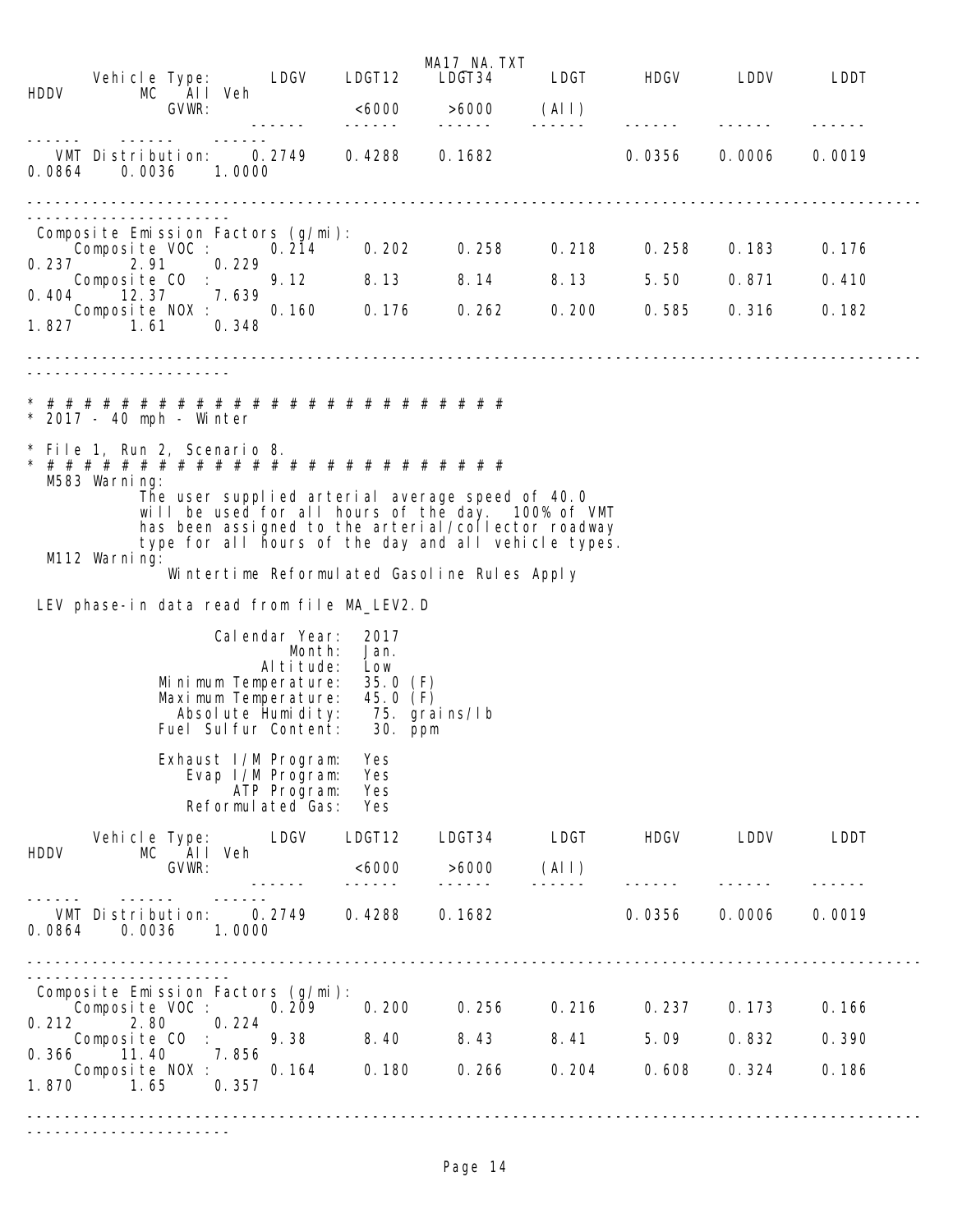MA17\_NA.TXT \* # # # # # # # # # # # # # # # # # # # # # # # # #  $*$  2017 - 45 mph - Winter \* File 1, Run 2, Scenario 9. \* # # # # # # # # # # # # # # # # # # # # # # # # # M583 Warning: The user supplied arterial average speed of 45.0 will be used for all hours of the day. 100% of VMT has been assigned to the arterial/collector roadway type for all hours of the day and all vehicle types. M112 Warning: Wintertime Reformulated Gasoline Rules Apply LEV phase-in data read from file MA\_LEV2.D Calendar Year: 2017 Month: Jan.<br>titude: Low Altitude: Low<br>nperature: 35.0 (F) Minimum Temperature: 35.0 (F)<br>Maximum Temperature: 45.0 (F) Maximum Temperature: 45.0 (F) Absolute Humidity: 75. grái<br>lel Sulfur Content: 30. ppm Fuel Sulfur Content: Exhaust I/M Program: Yes Evap I/M Program: Yes ATP Program: Reformulated Gas: Yes Vehicle Type: LDGV LDGT12 LDGT34 LDGT HDGV LDDV LDDT Vehicle Type:<br>MC All Veh<br>GVWR:  $< 6000$   $> 6000$  (All) ------ ------ ------ ------ ------ ------ ------ ------ ------ ------ VMT Distribution: 0.2749 0.4288 0.1682 0.0356 0.0006 0.0019 0.0864 0.0036 1.0000 ------------------------------------------------------------------------------------------------ ---------------------- Composite Emission Factors (g/mi): Composite VOC : 0.205 0.199 0.254 0.214 0.222 0.165 0.158 0.194 2.74 0.219 Composite CO : 9.65 8.67 8.71 8.69 4.98 0.813 0.380 0.347 10.78 8.086 Composite NOX : 0.169 0.185 0.272 0.209 0.631 0.343 0.197 1.977 1.68 0.371 ------------------------------------------------------------------------------------------------ ----------------------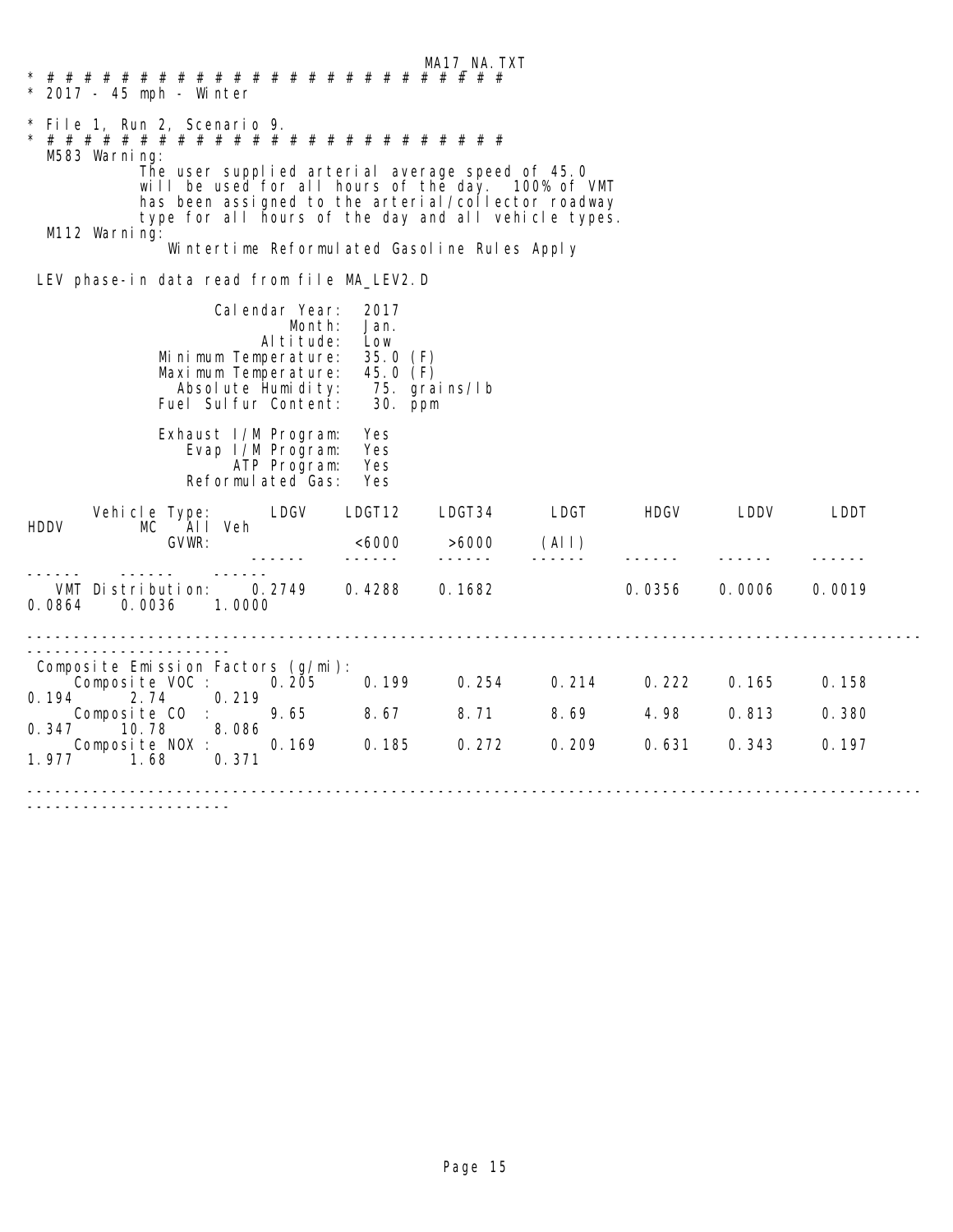Noise